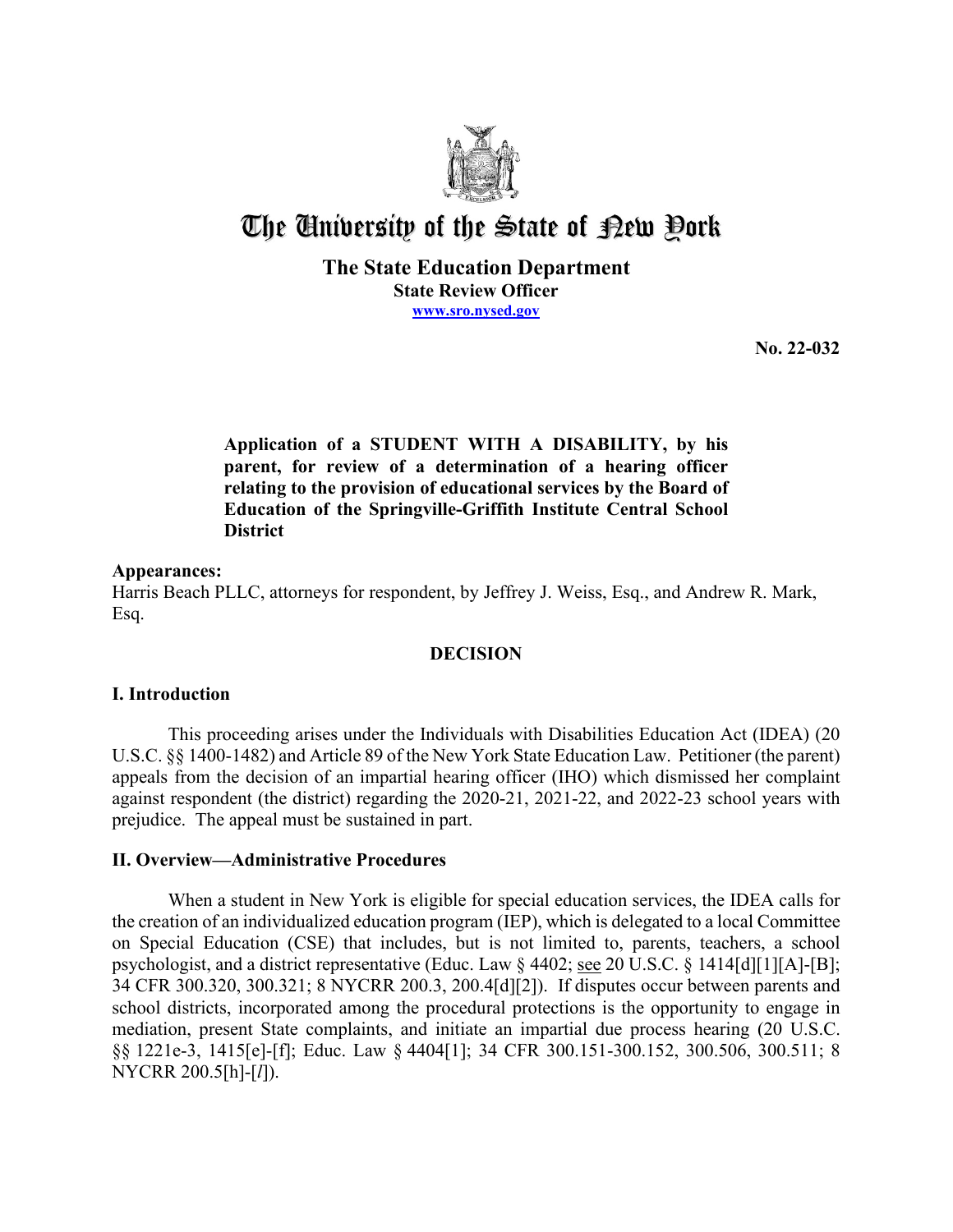New York State has implemented a two-tiered system of administrative review to address disputed matters between parents and school districts regarding "any matter relating to the 300.507[a][1]). First, after an opportunity to engage in a resolution process, the parties appear at NYCRR 200.5[j]). An IHO typically conducts a trial-type hearing regarding the matters in dispute process (34 CFR 300.510[b][2], [c], 300.515[a]; 8 NYCRR 200.5[j][5]). A party may seek a IHO is binding upon both parties unless appealed (Educ. Law § 4404[1]). identification, evaluation or educational placement of a student with a disability, or a student suspected of having a disability, or the provision of a free appropriate public education to such student" (8 NYCRR 200.5[i][1]; see 20 U.S.C. § 1415[b][6]-[7]; 34 CFR 300.503[a][1]-[2], an impartial hearing conducted at the local level before an IHO (Educ. Law § 4404[1][a]; 8 in which the parties have the right to be accompanied and advised by counsel and certain other individuals with special knowledge or training; present evidence and confront, cross-examine, and compel the attendance of witnesses; prohibit the introduction of any evidence at the hearing that has not been disclosed five business days before the hearing; and obtain a verbatim record of the proceeding (20 U.S.C. § 1415[f][2][A], [h][1]-[3]; 34 CFR 300.512[a][1]-[4]; 8 NYCRR 200.5[j][3][v], [vii], [xii]). The IHO must render and transmit a final written decision in the matter to the parties not later than 45 days after the expiration period or adjusted period for the resolution specific extension of time of the 45-day timeline, which the IHO may grant in accordance with State and federal regulations (34 CFR 300.515[c]; 8 NYCRR 200.5[j][5]). The decision of the

Officer (SRO) (Educ. Law § 4404[2]; <u>see</u> 20 U.S.C. § 1415[g][1]; 34 CFR 300.514[b][1]; 8 NYCRR 200.5[k]). The appealing party or parties must identify the findings, conclusions, and 300.514[b][2]; 8 NYCRR 279.12[a]). The SRO must ensure that a final decision is reached in the review and that a copy of the decision is mailed to each of the parties not later than 30 days after A party aggrieved by the decision of an IHO may subsequently appeal to a State Review orders of the IHO with which they disagree and indicate the relief that they would like the SRO to grant (8 NYCRR 279.4). The opposing party is entitled to respond to an appeal or cross-appeal in an answer (8 NYCRR 279.5). The SRO conducts an impartial review of the IHO's findings, conclusions, and decision and is required to examine the entire hearing record; ensure that the procedures at the hearing were consistent with the requirements of due process; seek additional evidence if necessary; and render an independent decision based upon the hearing record (34 CFR the receipt of a request for a review, except that a party may seek a specific extension of time of the 30-day timeline, which the SRO may grant in accordance with State and federal regulations (34 CFR 300.515[b], [c]; 8 NYCRR 200.5[k][2]).

### **III. Facts and Procedural History**

 Given the undeveloped state of the hearing record in the present matter, a full recitation of posture of the impartial hearing and the limited nature of the appeal a detailed review of the facts relating to the student's educational history is not possible; however, given the procedural student's educational history is not necessary and instead the focus is on a review of the procedural history in this matter.<sup>[1](#page-1-0)</sup>

<span id="page-1-0"></span> submitted by the parties had been admitted into the hearing record. After the IHO had resolved to dismiss the parent's consolidated due process complaint notices with prejudice, he admitted the parent's three due process <sup>1</sup> When the IHO dismissed the parent's consolidated due process complaint notices with prejudice, no evidence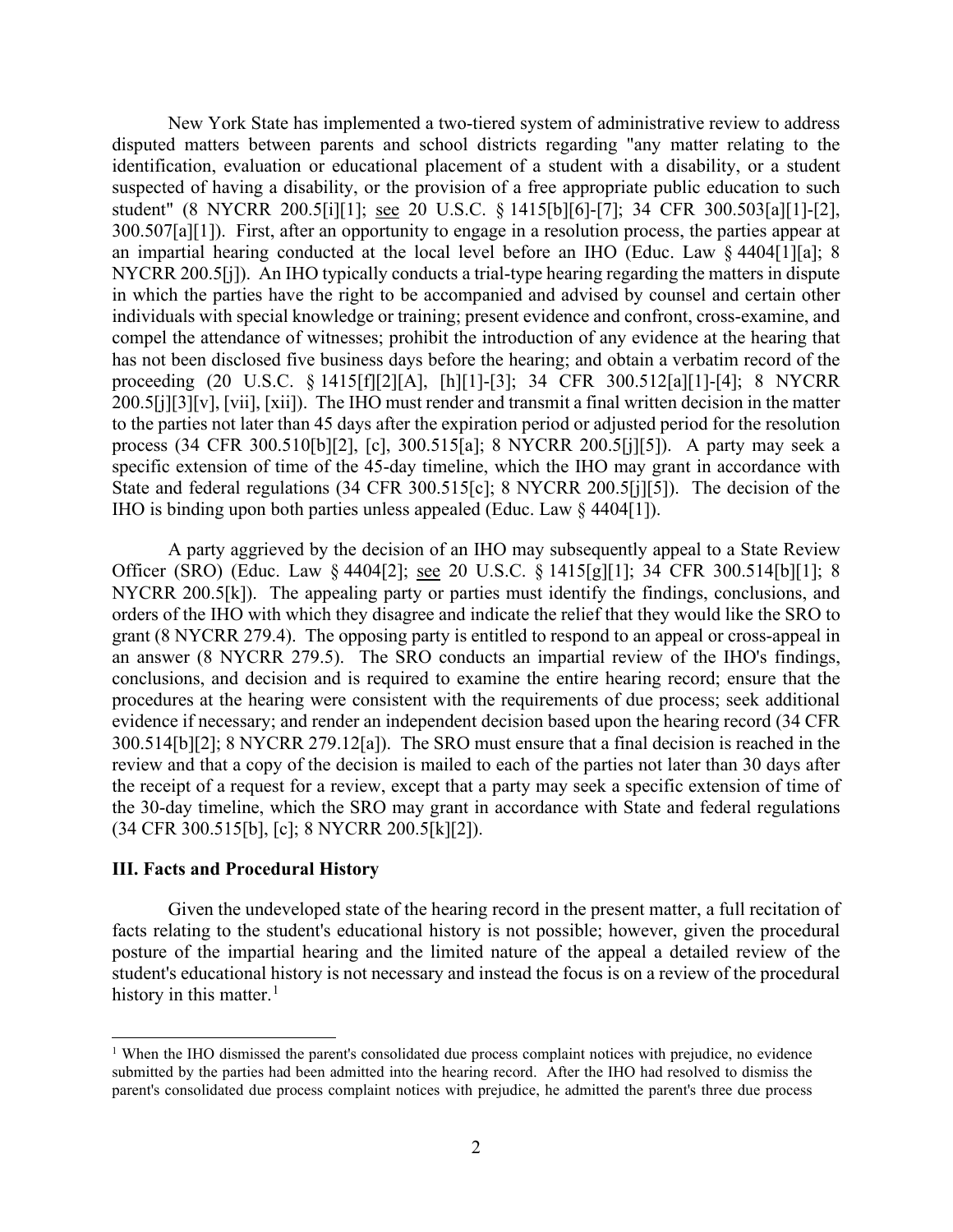#### **A. Due Process Complaint Notice**

 to that time the student had been found eligible for special education and related services as a of occupational therapy (OT) and counseling, pursuant to an IEP (id. at p. 2). The February 2021 D[isorder] . . . and has at least average or above average intellectual ability, an anxiety disorder and sensory and associated behavioral challenges" (id.). The parent also reported that the district The parent filed a February 11, 2021 due process complaint notice, which provides some background of the student's educational history leading up to this proceeding (IHO Ex. I at pp. 1- 3). Briefly, according to the parent, the student moved to the district in October 2019, and prior student with an other health impairment by a CSE in the student's prior school district (id. at pp. 1, 2). Reportedly, the student had attended a 6:1+1 special class and received the related services due process complaint notice also stated that the parent had the student evaluated by a private psychologist and in a report dated December 18, 2018, the psychologist "indicate[d] that [the student] me[t] the criteria for an autism spectrum disorder and A[ttention] D[eficit] H[yperactivity] did not conduct any evaluations when the student entered the district in October 2019 and that the district developed a behavior intervention plan (BIP) in December 2019 without conducting a functional behavioral assessment (FBA) or including the parent in the development (id.).

 out-of-district, Board of Cooperative Educational Services (BOCES) 6:3+1 special class for five above (id.). According to the initial due process complaint notice, the district updated the student's According to the parent, the district's CSE convened on May 19, 2020 to develop an IEP for the student for the 2020-21 school year and recommended that the student attend a third grade, hours per day and receive five 30-minute sessions per week of adapted physical education, three 30-minute sessions per week of individual occupational therapy (OT), five 15-minute sessions per week of individual counseling, and three 30-minute sessions per week of group counseling (id. at p. 1). The parent's initial due process complaint notice also reflected that the May 2020 CSE recommended that the student receive 12-month services consisting of the same program indicated BIP in December 2020 without an FBA, parental involvement or a CSE review (id. at p. 2). The parent reported that the December 2020 BIP "and actions of staff" revealed that the student was "subject to physical holds without appropriate recommendations, MD recommendations and parental consent" (id.).

 The February 2021 due process complaint notice further reflected that the CSE scheduled a meeting for January 8, 2021 to review the student's program "due to behavioral issues" and that the district's director of special education advised that the student "would be moved to a 'Behavioral School'" (IHO Ex. I at p. 2). The parent disagreed with the proposed action and retained two advocates to assist her with obtaining the student's educational records and preparing for the CSE meeting (id.). According to the parent, the district refused to allow the parent to review the student's educational records because she refused to sign the district's form (id.). As a result,

 of the proceedings as evidence and entered all of the documents and transcripts as IHO exhibits. The transcripts transcripts are not numbered consecutively. For the purpose of clarity, the transcripts will be cited to in this complaint notices, correspondence between the parties and the IHO, and his consolidation orders and transcripts were also provided separately with the certified record to the Office of State Review. However, the pages of the decision by the IHO exhibit number and corresponding page number.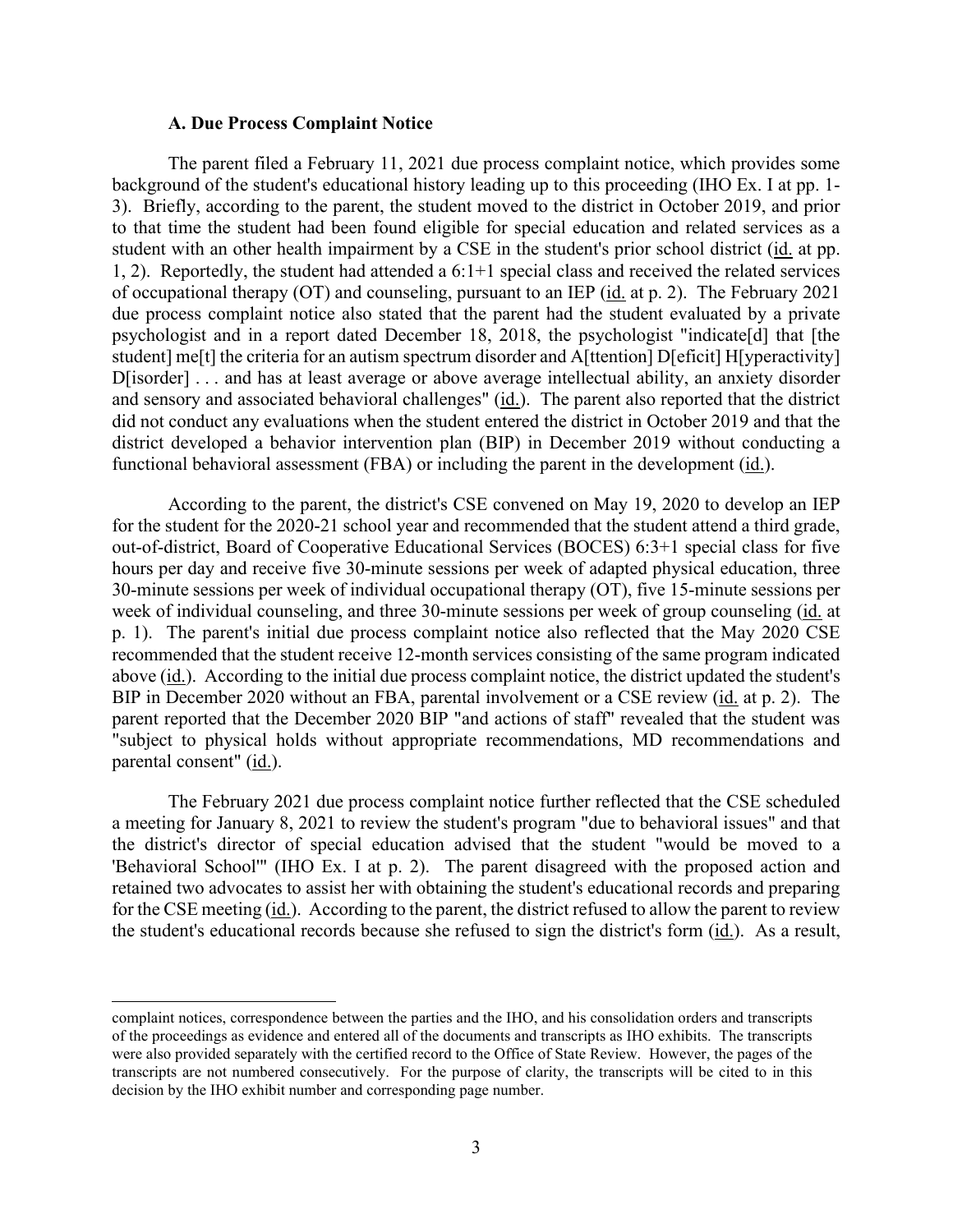the parent requested that the January 8, 2021 CSE meeting be postponed (*id.*). The parent reported that the meeting was postponed and as of that date had not been rescheduled (id.).

and the Parent [wa]s in agreement with her findings and diagnoses" (*id.* at p. 3). On January 20, According to the February 2021 due process complaint notice, the parent received prior written notice dated January 13, 2021 indicating that the student was due for a triennial review (IHO Ex. I at p. 2). The parent reportedly withheld consent for the district to reevaluate the student because "[the private psychologist]'s evaluation was completed in Dec. 2018, less than 3 years ago 2021, the district reportedly sent a second prior written notice requesting consent to reevaluate the student (id.).

 Turning to the parent's procedural and substantive allegations identified in the February in all areas of suspected disability, including by failing to conduct a physical examination and medical/health review, including a review of ongoing health issues and medication side effects, an assessment, and auditory processing skills (IHO Ex. I at p. 3). The parent further asserted that the document the parent's concerns on the IEP and failed to include the parent when making changes to the IEP, the BIP, or the student's placement and program (*id.*). 2021 due process complaint notice, the parent asserted that the district failed to evaluate the student appropriate evaluation for OT with a sensory integration assessment, a neuropsychological evaluation with cognitive and achievement assessments, a developmental visual processing evaluation, an assistive technology evaluation, an FBA, and a comprehensive speech-language evaluation to include assessments of reading, reading comprehension and written language district failed to provide any special education, general education, or related services to the student from March 2020 through September 2020 (id.). With regard to the May 19, 2020 CSE meeting, the parent claimed that the district failed to provide prior written notice of the meeting, that the CSE was not properly composed, and that the parent was not permitted to participate in the development of the student's IEP (id.). The parent also contended that the CSE predetermined the recommendations set forth on the May 2020 IEP (id.). The parent next alleged that the May 2020 CSE failed to consider the student's regression and lack of progress, failed to recommend 12-month services, failed to consider or address the student's needs related to a diagnosis of autism or to consider and adopt the recommendations of a December 2018 privately-obtained neuropsychological evaluation (id. at p. 4). The parent next argued that the district failed to

FBA/BIP that included use of physical restraint (id. at p. 5). In addition, the parent contended that the CSE failed to develop a BIP for review at the CSE meeting and failed to consider the parent's The parent also asserted that the CSE incorrectly classified the student as having an other health impairment and failed to recommend a program and placement in the student's least restrictive environment (LRE) (IHO Ex. I at p. 4). Specifically, the parent argued that the student's placement should have been a general education class with consultant teacher services or a 12:1+1 special class with direct consultant teacher services, resource room, daily counseling, OT, and assistive technology (id.). The parent next alleged that the district failed to provide her with prior written notice of its recommendations (id.). The parent also claimed that the district improperly used physical restraint without a CSE recommendation, "a medical doctor's orders," or an concerns or allow parental input during the CSE meeting (id.). The parent also alleged that the CSE failed to recommend and provide assistive technology, failed to recommend "appropriate annual measurable goals," and failed to "review and measure" the student's lack of progress during the 2019-20 school year (id.). Lastly, the parent asserted that the CSE failed to recommend special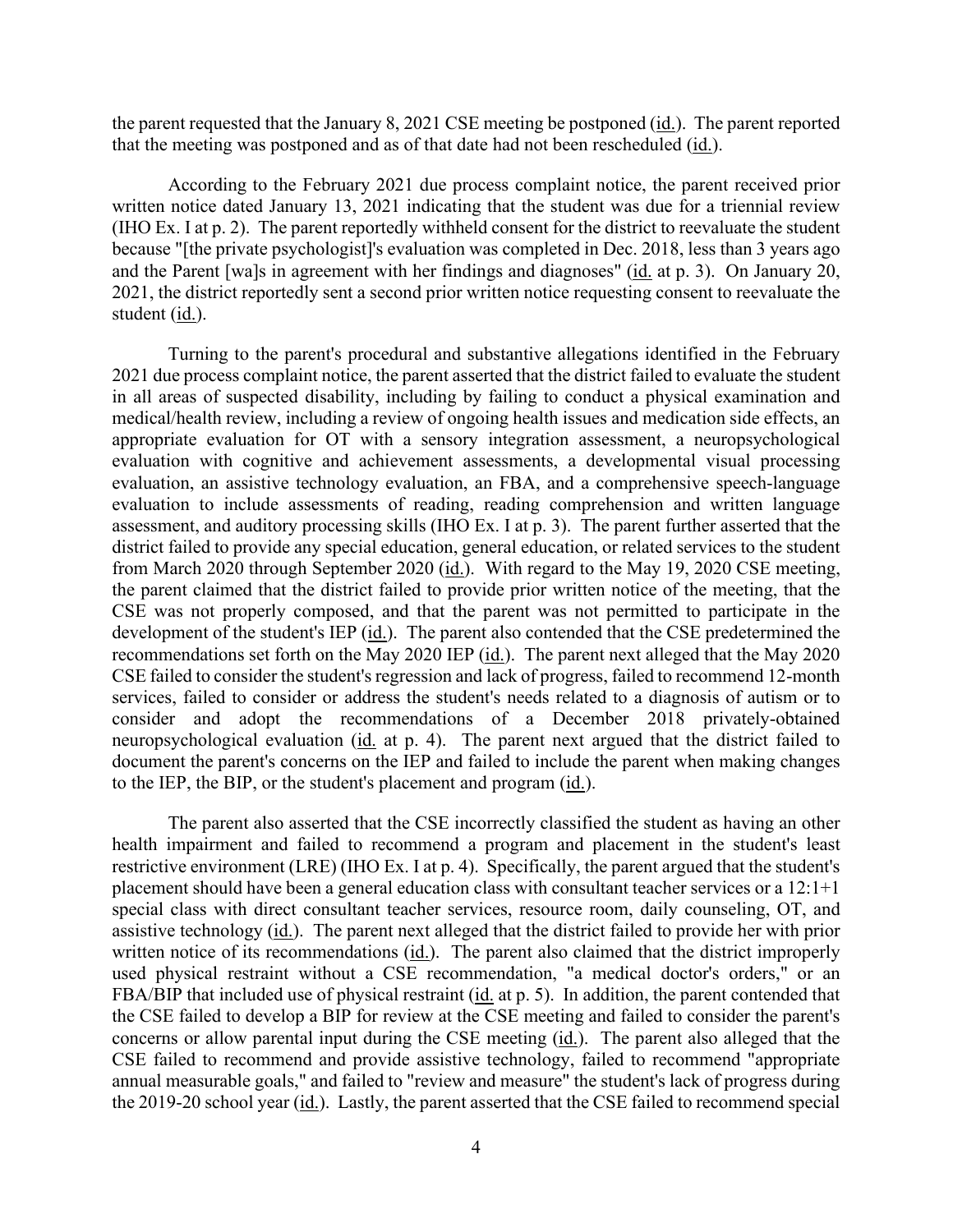transitional support services (*id.* at p. 5). education and related services in the student's LRE, failed to recommend parent counseling and training, failed to recommend instructional services to address the student's language needs, failed to recommend a teacher with a background in teaching students with autism, and failed to provide

 education class with direct 1:1 consultant teacher services; or in a 12:1+1 special class for a full day of resource room; (2) "[p]rovision of compensatory educational and related services to make that includes parental participation and a BIP if warranted; (10) waiver of the requirement to (IHO Ex. I at pp. 6-8). As a proposed resolution, the parent requested (1) immediate placement in a general day program at the student's in-district elementary school with a 1:1 aide and up to one hour per up for the period of time that [the student] received none from March 2020-September 2020"; (3) a change in the student's classification to a student with autism and inclusion of relevant recommendations made by the private neuropsychologist in the IEP; (4) immediate provision of daily counseling for 30 minutes; (5) appropriate assistive technology at school and at home; (6) provision of daily OT for 30 minutes; (7) the development of measurable annual goals and the provision of progress reports to the parent; (8) independent educational evaluations (IEEs) in the areas of neuropsychology, developmental visual processing, OT with sensory integration, assistive technology, speech-language therapy, and central auditory processing; (9) completion of an FBA complete school work or homework at home until the student was able to work independently; (11) provision of parent counseling and training for up to two, one hour sessions per month; (12) a recommendation for appropriate instruction and/or speech-language therapy for the student's language needs; (13) that the CSE recommend a teacher with a background in teaching students with autism; (14) that the CSE convene and develop an IEP consistent with the parent's demands; and (15) that the district admit "that it denied a FAPE to [the student] for the 2019-20 school year"

# **Correspondence B. Subsequent Due Process Complaint Notices, Prehearing Conferences, and**

on behalf of the district (id. at pp. [2](#page-4-0), 3).<sup>2</sup> The IHO discussed some of the claims raised in the scheduling matters were discussed as well as the parties working toward agreement on IEEs (id. district's attorney appeared for a second prehearing conference (IHO Ex. III at pp. 1, 2, 3). The parties conveyed that they were continuing to discuss IEEs (*id.* at pp. 3-4). The parent's advocate On March 22, 2021, the parties convened remotely for a prehearing conference (IHO Ex. II at pp. 1-30). One of the advocates appeared on behalf of the parent and two attorneys appeared February 2021 due process complaint notice with the parties (id. at pp. 3-18). In addition, at pp. 18-24). On April 6, 2021, the same advocate appeared on behalf of the parent and the indicated that the district had agreed to some of the evaluations that the parent believed were necessary (id. at pp. 4-5). The parties further discussed scheduling the impartial hearing and were required by the IHO to explain why they may need more than one day each for the impartial hearing and to decide whether the hearing would be conducted remotely or in-person (id. at pp. 7-13, 18- 25).

<span id="page-4-0"></span> 2021 prehearing conference when one attorney appeared for the district (IHO Ex. III at pp. 2, 3). For simplicity, references to the district attorney in the decision are in the singular.<br>5  $2$  The district was represented by two attorneys at the prehearing conferences with the exception of the April 6,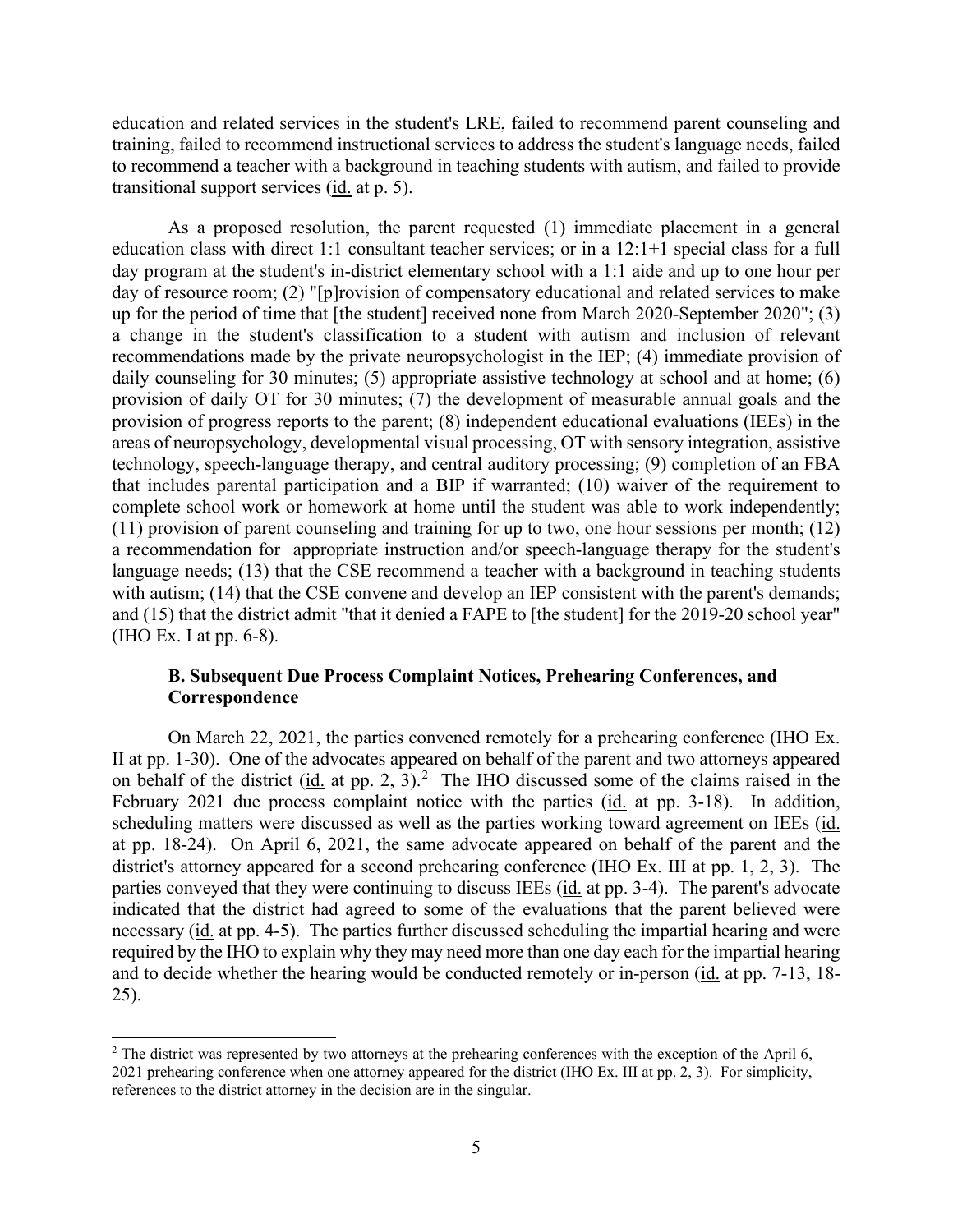impartial hearing and informed the parties of a new compliance date (IHO Ex. IV). By letter dated April 6, 2021, the IHO confirmed the four dates in June selected for the

 by the March 2021 CSE (IHO Ex. V at pp. 1, 2). The parent carried forward many of the claims 2022 school years" (id. at pp. 1-6). The parent also requested that the April 2021 due process proceeding (*id.* at p. 7). On April 13, 2021, the parent filed a second due process complaint notice indicating that a CSE met on March 19, 2021 and challenging the appropriateness of the recommendations made from the February 2021 due process complaint notice, sought much of the same relief, and requested that the district admit "that it denied a FAPE to [the student] for the 2020-2021and 2021 complaint notice and the February 2021 due process complaint notice be consolidated into one

 attorney also notified the IHO that the parties had reached agreement on the IEEs and that authorizations would be sent to the parent that week (id.). The district's attorney further reported that he did not know when the IEEs would be completed, and he thought that it seemed unlikely hearing and he proposed reserving one of the June hearing dates for that purpose (*id.*). In requests "would be prudent" (id.). In an email dated May 11, 2021, the district's attorney wrote to the IHO seeking a status clarification of the four dates reserved in June for the impartial hearing (IHO Ex. VI). The district's that they would be completed in June (id.). To that end, the district's attorney requested that a status update be obtained from the parent's advocates (id.). In addition, the district's attorney noted "a potential pendency issue for the summer going forward," which might require a pendency conclusion, the district's attorney also indicated that consolidation of the parent's two hearing

consolidation of the parent's two due process complaint notices (IHO Exs. VII at pp. 1-2; VIII). consolidation of the parent's two due process complaint notices (IHO Exs. VII at pp. 1-2; VIII). The district's attorney replied to the IHO's email on May 12, 2021, acknowledging receipt of the in June (IHO Ex. VIII). By email dated May 13, 2021, the IHO requested that the parent's IEEs had been received by the parent on May 14, 2021, and that the parent would attempt to parent was willing to postpone the hearing dates scheduled for June but that the parties were not might still be required for a pendency hearing (id.). By letter dated May 12, 2021 sent via email and first class mail, the IHO ordered consolidation order and reiterating his request for the status of the reserved impartial hearing dates advocates respond to the district's attorney's email of May 11, 2021 (IHO Ex. IX). By email dated May 15, 2021, the parent's advocates responded to the IHO stating that the authorizations for the schedule the IEEs as soon as possible (IHO Ex. X). The parent's advocates indicated that the in agreement as to the student's pendency placement for summer 2021 and one of the June dates

 to "maintain some or all of the scheduled hearing dates . . . for a possible pendency hearing" (IHO that the May 2020 IEP constituted the student's pendency program and placement (*id.*). In at pp. 1-2). By email dated May 24, 2021, the district's attorney requested that the parent's In a letter dated May 21, 2021, the IHO confirmed that the parties were willing to postpone the June hearing dates while the IEEs were completed and further stated that both parties wished Ex. XI at p. 1). The IHO also noted his confusion with regard to pendency as the parent had asserted in the February 2021 due process complaint notice that the May 2020 IEP failed to offer the student a FAPE, and the parent had later alleged in the April 2021 due process complaint notice addition, the IHO indicated that it was unclear to him where the parties' positions on pendency diverged, and he directed them to confer and determine if a pendency hearing was necessary (id.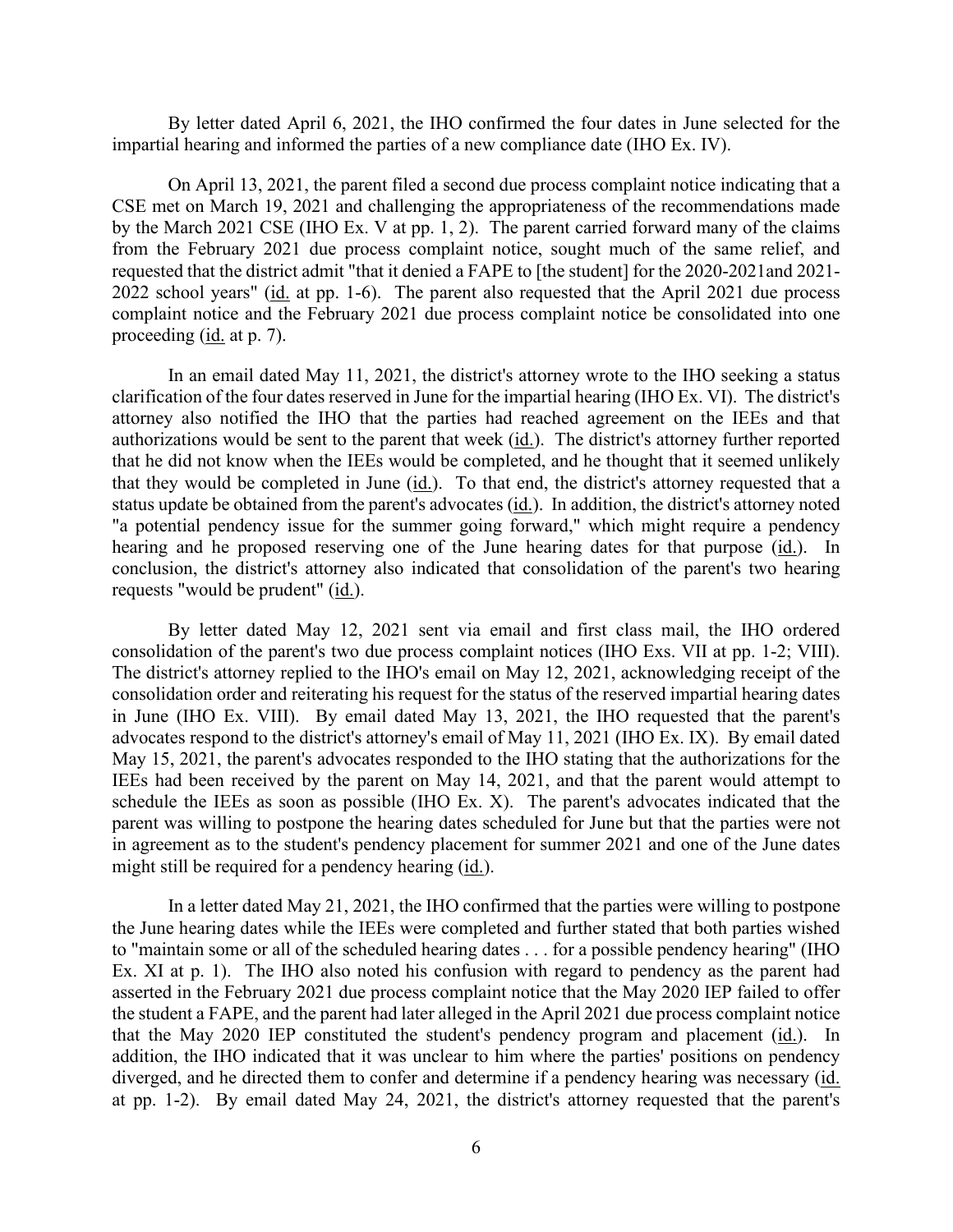placement and that the hearing dates scheduled for June could be cancelled (id.). In a letter dated placement for summer 2021; he indicated that he had not made any pendency determinations for the summer or fall 2021 and advised that the current compliance date would not allow for advocates notify the IHO that the parties had reached an agreement on the student's summer 2021 pendency placement and he also set forth the district's position on the student's pendency placement for fall 2021 (IHO Ex. XII). By email dated May 25, 2021, the parent's advocates notified the IHO that the parties were in agreement regarding the student's summer 2021 pendency May 26, 2021, the IHO acknowledged that the parties had agreed to the student's pendency completion of the IEEs (IHO Ex. XIII). By letters dated June 3, 2021 and August 23, 2021, the IHO granted the parent's and the district's respective requests for extensions to the hearing timelines (IHO Exs. XIV; XV).

 By letter dated September 17, 2021, the IHO acknowledged receipt of a September 15, hearing (IHO Ex. XVI at p. 1). The IHO informed the parties that all of the hearing dates were their availability but indicated that if an extension request was not received, he would dismiss the requirements for disclosure (id. at pp. 1-2). By letter dated September 22, 2021 sent via email and Exs. XVII; XVIII). By email dated September 23, 2021, the district's attorney advised the IHO Ex. XVIII). By letter dated September 29, 2021, the IHO advised the parties of new hearing dates, 2021 email from the parent's advocates, which notified him that the IEEs were completed and had been reviewed by the parties and further advised him of their available dates for the impartial beyond the current compliance date and that he would tentatively schedule the hearing based on parent's due process complaint notices without prejudice (id.). The IHO scheduled two dates in October 2021 and reiterated his previous finding with regard to the length of the hearing and his first class mail, the IHO granted the parent's request for an extension to the hearing timelines (IHO and the parent's advocates that he had a conflict with one of the October 2021 hearing dates (IHO which included two dates in October 2021 and two dates in November 2021 (IHO Ex. XIX at pp. 1-2).

 On October 20, 2021, the parent filed a third due process complaint notice, which indicated a FAPE to [the student] for the 2020-2021, 2021-2022 & 2022-2021 [sic] school years" (id. at pp. consolidated with the prior due process complaint notices into one proceeding (*id.* at p. 11). By consolidated (IHO Ex. XXI at pp. 1-3). By letter dated November 22, 2021, the IHO scheduled a that a CSE convened on October 7, 2021 to review the completed IEEs and challenged the recommendations made by the October 2021 CSE (IHO Ex. XX at pp. 1, 3-6). The parent repeated many of the claims from the earlier due process complaint notices, sought much of the same relief, requested additional compensatory education, and requested that the district admit "that it denied 1-9). The parent also requested that the October 2021 due process complaint notice be letter dated October 29, 2021, the IHO ordered that the due process complaint notices be prehearing conference for November 29, 2021, and granted the parent's request for an extension to the hearing timelines (IHO Ex. XXII).

 the parent's advocates and the district's attorney (IHO Ex. XXIII at pp. 1-3). The parent's advocate resolved (id. at pp. 4-5). The IHO and the parties' representatives revisited the number of days person or held remotely, and whether or not the parent consented to a remote hearing (id. at pp. 5-A prehearing conference was held remotely on November 30, 2021 and attended by one of confirmed that the issues of the student's classification and the parent's request for IEEs had been each would require to present their respective cases, discussed whether the hearing would be in-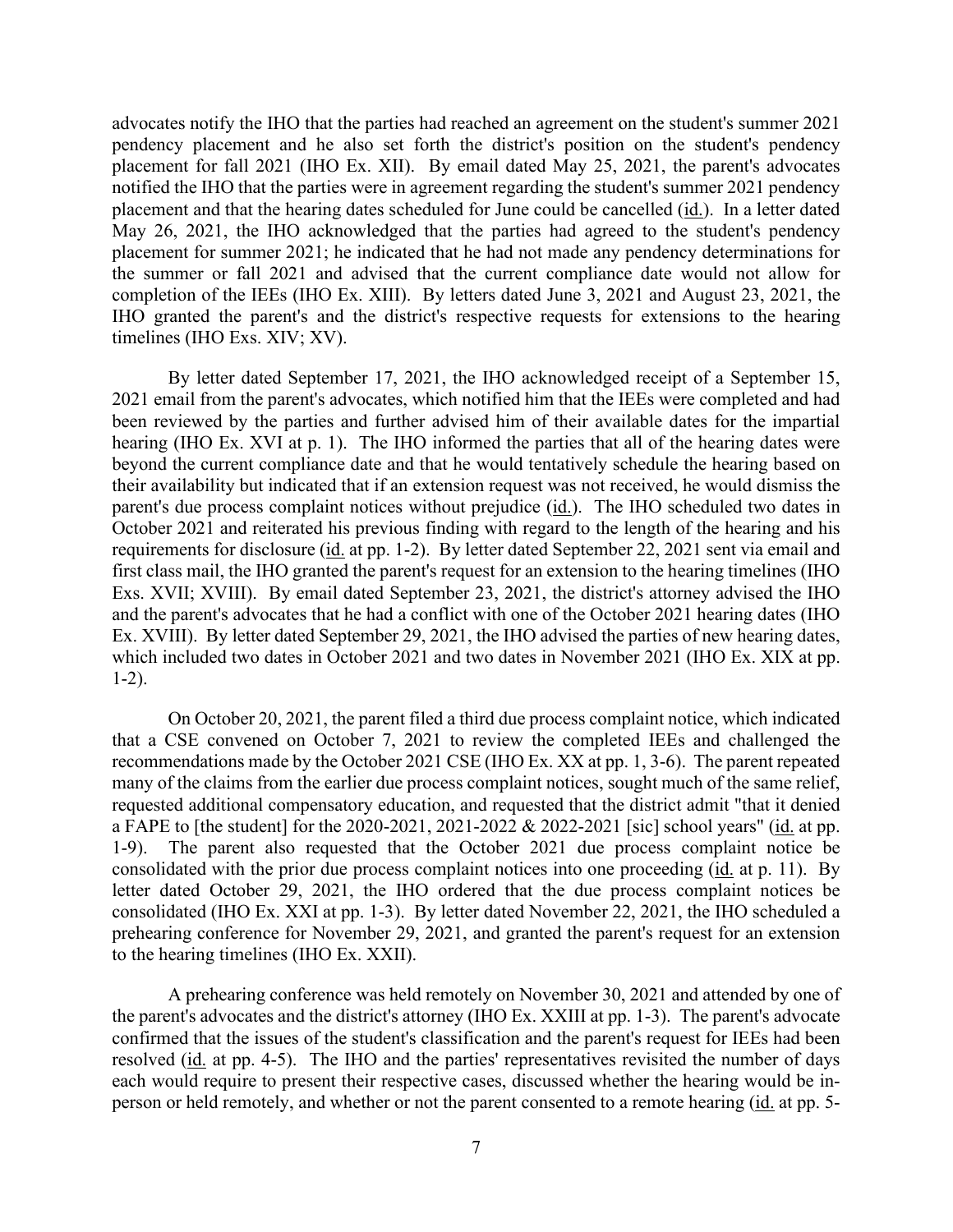new, she needed to speak with the parent (*id.* at pp. 14-15). The parent's advocate also noted that show" (id. at p. 16). Next, the district's attorney stated his preference that the hearing not be held on consecutive dates (id. at pp. 16-17, 20-21, 26-27). The parent's advocate indicated that the preference for the hearing dates to not be scheduled on consecutive days, the IHO requested that the parent's advocates and the district's attorney provide him with availability for two consecutive 14). The parent's advocate stated that, since the requirement for parental consent was relatively obtaining sufficient bandwidth for video conferencing continued to be an issue in the area (id. at p. 15). The district's attorney stated that, if the parent declined to consent to a remote hearing, "it needs to be clear the need to attend in person. This isn't simply a situation where the parent doesn't parent's second advocate could be called for jury duty and the parent's preference was to schedule hearing dates in January 2022 (id. at pp. 17-18). Although both parties' representatives stated a dates each for the impartial hearing (id. at pp. 27-38, 40).

 In an email dated December 7, 2021, the parent's advocates notified the IHO and the district's attorney that the parent would consent to a remote hearing if "secure internet service" with "needed bandwith" could be secured through the district (IHO Ex. XXV).

 One of the parent's advocates and the district's attorney reconvened on December 7, 2021 for a continuation of the prehearing conference (IHO Ex. XXIV at pp. 1-3). Discussions were held about possible internet connectivity and bandwidth problems, as well as the IHO's and the parties' case during an impartial hearing (*id.* at pp. 7-17). Next, the discussion turned to scheduling, and and February 4, 2022 (*id.* at pp. 17-22). The IHO then reiterated his disclosure requirements for representatives' interpretation of the regulation providing each party up to one day to present their the parties agreed to four hearing dates: January 11, 2022, January 13, 2022, February 1, 2022, the impartial hearing (id. at pp. 27-44).

and was sent from the advocates' business email  $(id.)$ <sup>3</sup> The email indicated that the family of the parent's other advocate who had not attended the prehearing conferences (Advocate 2), had tested herself and was awaiting test results (id. at p. 1). For these reasons, the email noted that the parent January dates be adjourned (*id.* at p. 2). By email dated January 3, 2022, the parent's advocates requested an adjournment of the January 11, 2022 and January 13, 2022 hearing dates (IHO Ex. XXVI at pp. 1-2). The email was signed by the parent's advocate who had attended all of the prehearing conferences (Advocate 1) positive for COVID-19 and that Advocate 1 was ill and experiencing COVID-like symptoms and the advocates could not be together in a room for the impartial hearing and requested that the

 to the hearing timelines (IHO Ex. XXVII). The February 1, 2022 and February 4, 2022 hearing dates remained scheduled (*id.*). In an email dated January 4, 2022, the district's attorney wrote to By letter dated January 3, 2022, the IHO granted the parent's request for adjournment of the January 11, 2022 and January 13, 2022 hearing dates, as well as her request for an extension the IHO requesting that additional hearing dates be scheduled to replace the adjourned dates

<span id="page-7-0"></span><sup>&</sup>lt;sup>3</sup> The business email address for the parent's advocates appears to display the name of the advocate who did not attend any of the prehearing conferences. Some of the email correspondence in the hearing record appeared to be jointly authored by the parent's advocates and other emails list only the name of the advocate who attended the prehearing conferences. As the parent's attendance at the impartial hearing is a primary issue in this matter, an effort to distinguish the participation of the two parent advocates without disclosing their names has been made.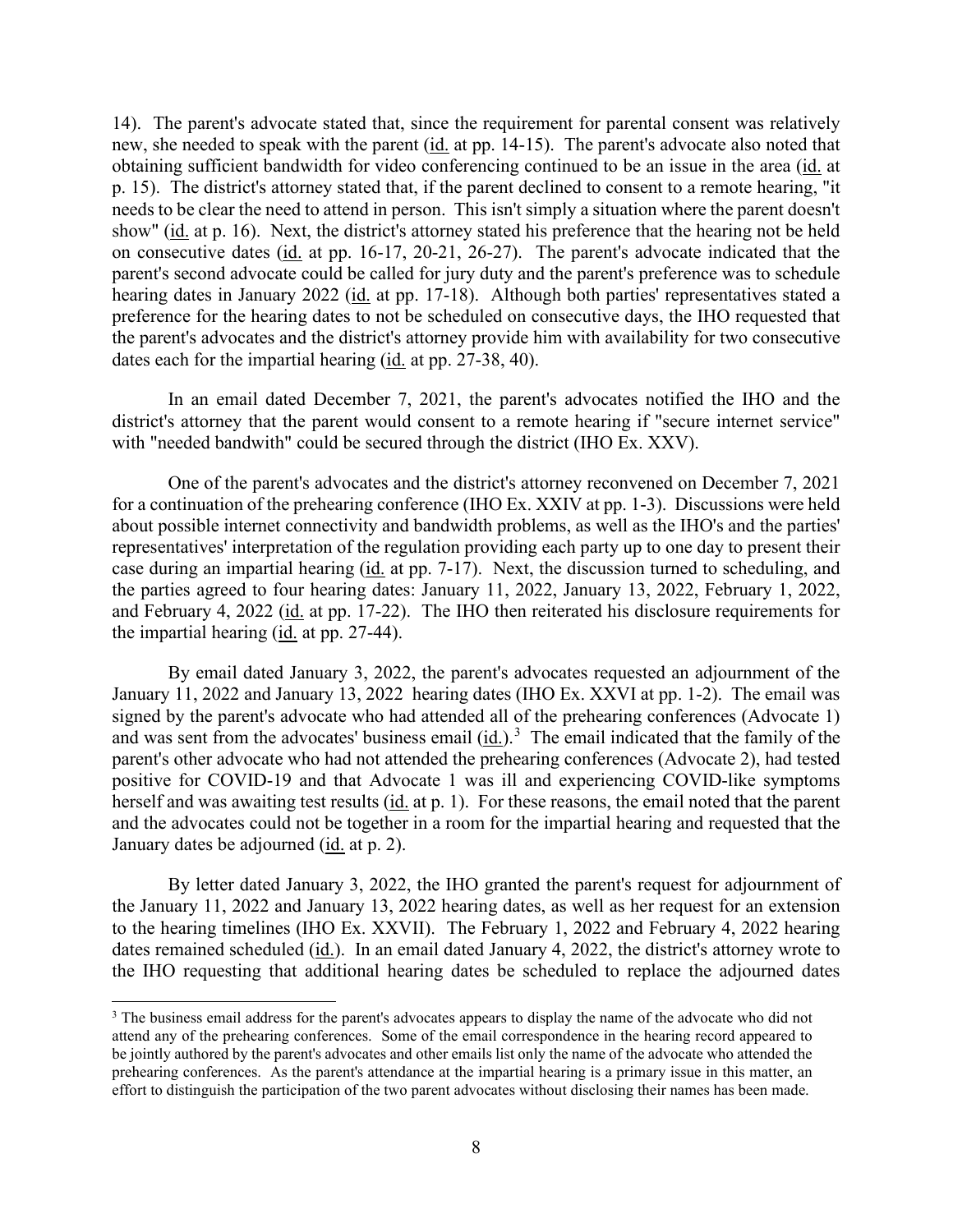the [p]arent provide[] dates of availability" (IHO Ex. XXVIII at p. 2). Having received no response, the district's attorney sent a second email on January 6, 2022, which reiterated the content of the January 4, 2022 email (id. at p. 1). By email dated January 6, 2022, the IHO wrote to the parent's advocates requesting that they respond to the email from the district's attorney (id.). stating, "[i]t is imperative that we move this matter towards conclusion. I respectfully request that

(id.). In addition, the January 28, 2022 email disclosed that Advocate 2 had tested positive for COVID-19 as well  $(id.)$ . The email further stated that "[a]s we had planned to attend the hearing cancelled and rescheduled (id.). The parent's advocates proposed six alternate dates between February 18, 2022 and April 1, 2022 (*id.*). In closing, the advocates wrote, "[p] lease let us know if this is granted. [I]f the timelines are running out . . . the [p]arent requests a 90[-day] extension to the hearing timeline due to COVID" (id.). On January 28, 2022, the parent's advocates sent an email to the IHO and the district's attorney requesting that the February 1, 2022 and February 4, 2022 hearing dates be adjourned because a child of the parent (sibling of the student) had tested positive for COVID-19 (IHO Ex. XXIX at p. 2). The email also indicated that the student's entire family was quarantined, that the student could not attend school until "at least Feb. 3 based on his exposure to his sibling's COVID-19 positive status," and that the parent was "required to stay home as well because of COVID and to care for her children who [we]re not in school and at least one of them [wa]s COVID positive" virtually in the parent's home or one of ours together due to possible digital difficulties especially with multiple sites, this latest development precludes that plan. Therefore, with deep regret" the parent's advocates requested that the February 1, 2022 and February 4, 2022 hearing dates be

Approximately an hour and a half after the parent's advocates' email of January 28, 2022 was sent, the IHO replied stating that:

> Decision on these requests is reserved, pending discussion on the record on February 1, 2022. The parent's advocates should make every possible effort to arrange for themselves and the parent to participate remotely or by telephone. The parent's advocates should advise the [d]istrict's attorneys of all appropriate contact information. I am concerned that the hearing issues have become more and more complex over time, especially with the prior consolidations, and that if the hearing process runs into the student's next annual review on account of further delay, they risk becoming unwieldly so. I am also concerned about the inherent uncertainty of when this hearing will be able to take place, and that the [d]istrict appears ready to proceed. The [d]istrict's proposed exhibits are expected to be delivered to my office today

#### (IHO Ex. XXIX at pp. 1-2).

 was no basis in the parent's advocates' email to adjourn both the February 1, 2022, and February 4, 2022 scheduled hearing dates (IHO Ex. XXIX at p. 1). The district's attorney opined that with Approximately two hours after the IHO's email of January 28, 2022, the district's attorney replied to inform the IHO and the parent's advocates that the district was ready to proceed with the hearing on February 1, 2022, that the district's exhibits would be delivered that day, and that there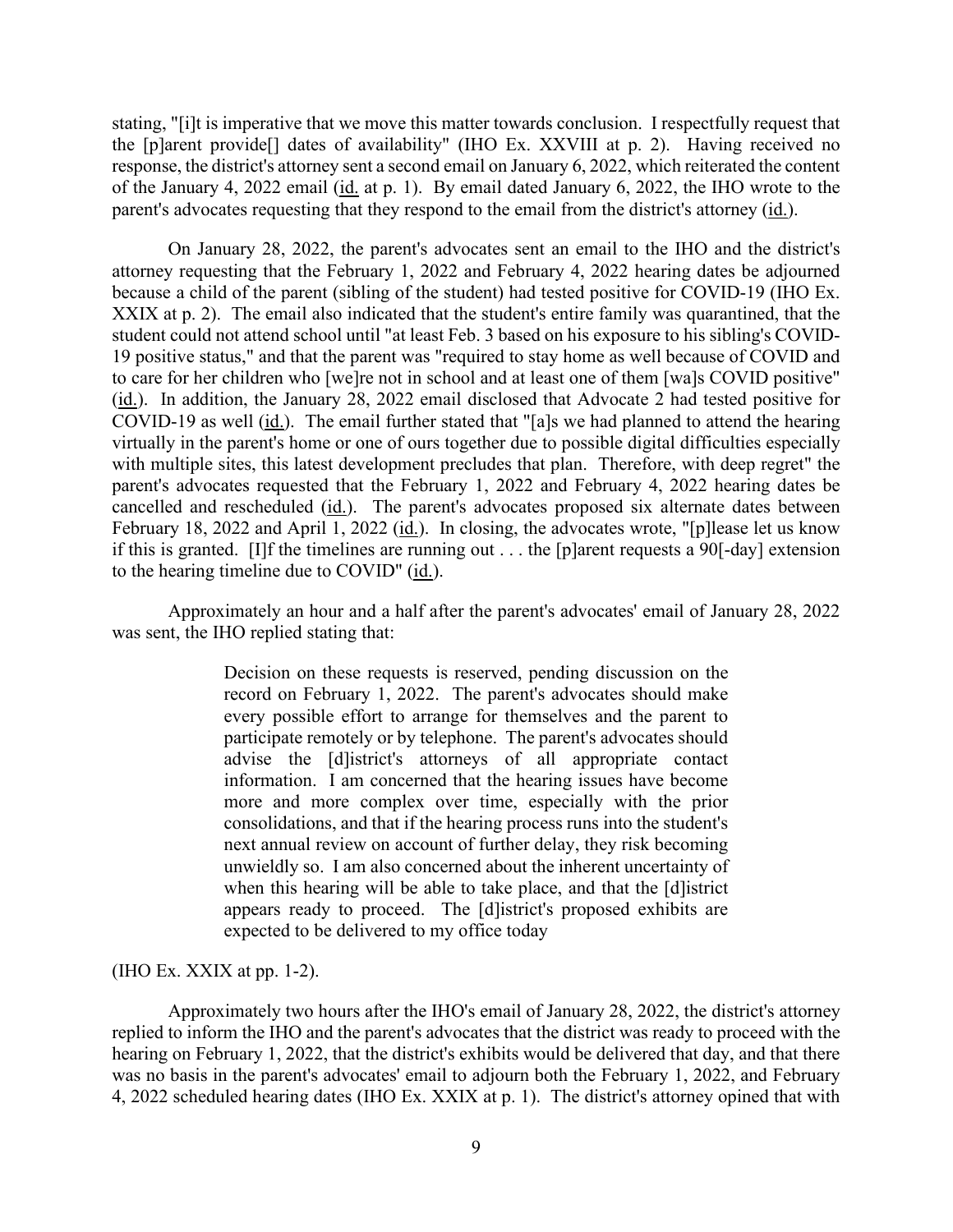to cancel the February 4th hearing date" (id.). The district's attorney argued that there was no was required to quarantine through February 1, 2022 (*id.*). The district's attorney further stated  $(i_d)$ . The district's attorney stated that "[w]e expect that all of these issues will be thoroughly examined before this application is ruled upon" (id.). The district's attorney also wrote that the district shared the IHO's concern "regarding the amount of time this hearing has been pending" regard to the February 1, 2022 hearing date, the "record [wa]s unclear" and there was "no reason information provided by the parent's advocates "regarding when the positive test(s) took place" and without a specific date, it could not be determined whether anyone in the parent's household that the district's director of special education would be present at the remote hearing on February 1, 2022 and would discuss the district's quarantining requirements (id.). The district's attorney also questioned why quarantine would affect the parent's ability to participate in a remote hearing and stated that the parties needed "to proceed with urgency in order to bring this matter to closure" (id.). The district's attorney found the prospect of scheduling hearing dates in late March and April "deeply concerning" and stated a need for "a more thorough examination regarding availability" before granting the parent's request for an adjournment (id.). The district's attorney concluded stating that the district would be prepared to discuss all of the issues raised on February 1, 2021, and if the IHO denied the parent's request, the district was prepared to proceed with the hearing on February 1, 2021 (id.).

 Approximately 45 minutes later, Advocate 1 responded by email dated January 28, 2022 (IHO Ex. XXX). The email indicated that the student had not tested positive, that the student's school-age sibling had, and that according to "BOCES, who is currently his provider, not [the district]," the student was not allowed to attend school until February 3, 2022 (id.). Advocate 1 further stated that the parent notified Advocate 2 of the situation "[l]ate, on Jan 24," and that "[t]he a hearing because of possible exposure to COVID" (id.). The parent's advocate stated that "[t]he again" (id.). Next, Advocate 1 reiterated that the parent's other advocate, Advocate 2, had tested positive for COVID and reported that she "continue[d] to test positive to date" (id.). Advocate 1 further reported that she and her husband were at risk due to their ages and medical histories (id.). For those reasons, Advocate 1 asserted that, "[w]e cannot be together for the hearing and we have to adjourn those dates" (id.). Advocate 1 also stated that the parent's disclosure was submitted on not privy to the COVID issue until after disclosure was made on Jan 25" (*id.*). Advocate 1 then 4th dates as requested" (*id.*). In closing, Advocate 1 indicated that the parent's advocates were also family [wa]s quarantined and even after quarantine because [the student] [wa]s not allowed in school, his mother must stay home to care for him. That means we cannot go to her house to have family w[ould] be testing as well and if another member [wa]s positive the quarantine [wa]s on no way to manage 3 separate locations for a hearing as we told you before. That's why we've asked January 25, 2022, as the parent "intended to move forward" with the hearing and Advocate 1 "was stated "[w]e cannot participate in this hearing together and cannot manage it separately with one of the reps testing positive and the [p]arent at home with her children. Please adjourn Feb 1 and concerned about the length of the hearing and the student's "inappropriate placement and program but COVID issues [we]re beyond our control" (id.).

 the packages (IHO Ex. XXXI). Next, the IHO amended his earlier statement related to the parent include "through whatever devices may be available to them . . . and that the [d]istrict . . . make In an email dated January 29, 2022, the IHO responded to the parties and informed them that he was "in possession of both parties' proposed exhibits" and that he had not opened either of and the parent's advocates making efforts to participate in the hearing remotely or by telephone to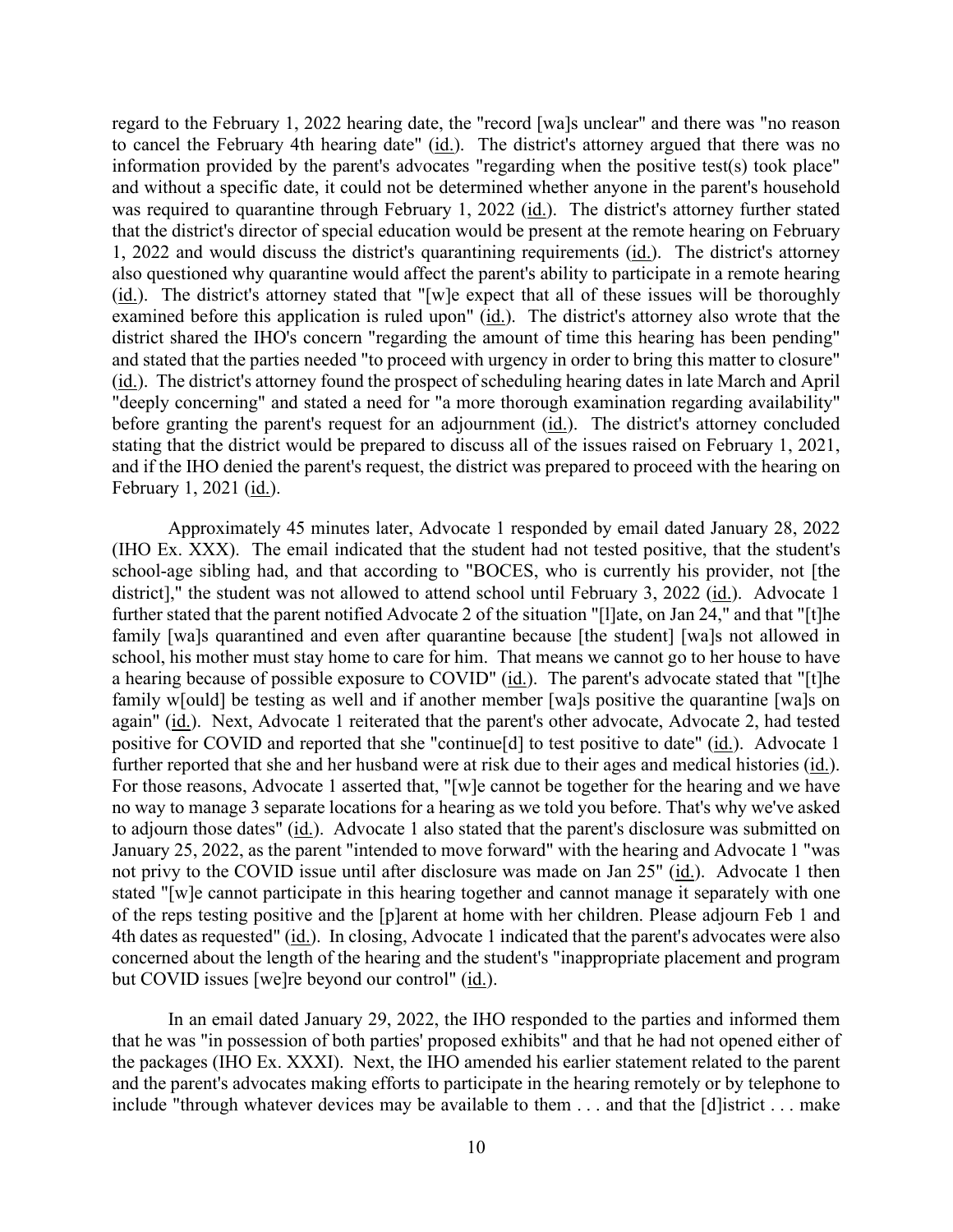and supportive hardware that may be warranted to enable the parent and her advocates to fully participate remotely" (id.). The IHO requested that the parties cooperate with each other and every possible effort to provide the parent and her advocates with any technical assistance, devices, expressed his hope that "it c[ould] be accomplished before February 1, 2022" (id.). Lastly, the IHO stated that he was not "inclining either way as regards the parent's adjournment request," that he intended to permit the parties a full opportunity to be heard on the matter, and if the hearing was not adjourned, he wanted to begin the hearing promptly (id.).

 In a reply dated January 29, 2022, Advocate 1 advised the IHO and the district's attorney that:

> are also COVID . . . positive now too. She and the representatives The parent reports today that both of her children are now COVID positive and symptomatic and quite ill. Both she and her husband cannot participate in a hearing on Tuesday or Friday next week. [Advocate 2] continues to test positive for COVID as well. Again, we request to adjourn the dates and reschedule. Should you decide to move forward anyway, the parents and advocates will be unable to attend. Thanks for your consideration.

# (IHO Ex. XXXII).

 remains reserved" (IHO Ex. XXXIII). Advocate 1 replied by email dated January 31, 2022 and advised that the parent had emailed the advocates earlier that day and shared that, due to her health which [wa]s probably the safest bet" (IHO Ex. XXXIV at p. 1). The parent's advocate further children and [the parent]'s medical issues" (id. at p. 2). The parent's advocate asserted that neither Advocate 1 addressed the IHO's concerns stated in his email of January 28, 2022, opining that the issues would not become more complex over time as the student's current (challenged) IEP would the evaluators who conducted the IEEs at the student's October 7, 2021 CSE meeting (id.). With we have already explained, the issue for connectivity of internet service [wa]s the problem with a virtual hearing, not the need for equipment or technical support" (id.). The parent's advocate By email dated January 30, 2022, the IHO responded that "[d]ecision on the parent's request concerns related to COVID-19 as well as an earlier health issue, which ultimately could be "fatal," the hearing would have to be postponed to " either end of February if [she was] lucky, or March reminded the IHO and the district's attorney that the student and his sibling were "quite ill with COVID-19" and the parent and her husband had both tested positive and were "caring for sick parent could attend the hearing on February 1, 2022 or February 4, 2022 and that the advocates were "not attorneys and only assist parents and c[ould ]not proceed without them" (id.). Next not expire until October 19, 2022 and that the district had already ignored the recommendations of regard to the IHO's directive to the district to provide technical assistance for the parent and the parent's advocates to participate remotely in the hearing, the parent's advocate replied that "[a]s continued:

> makes the reliability worse and unpredictable. While we were willing to try this if we could secure a spot for all three of us . . . in [w]e have internet service and laptops, but the service in this area is unreliable and the more separate persons trying to log on a hearing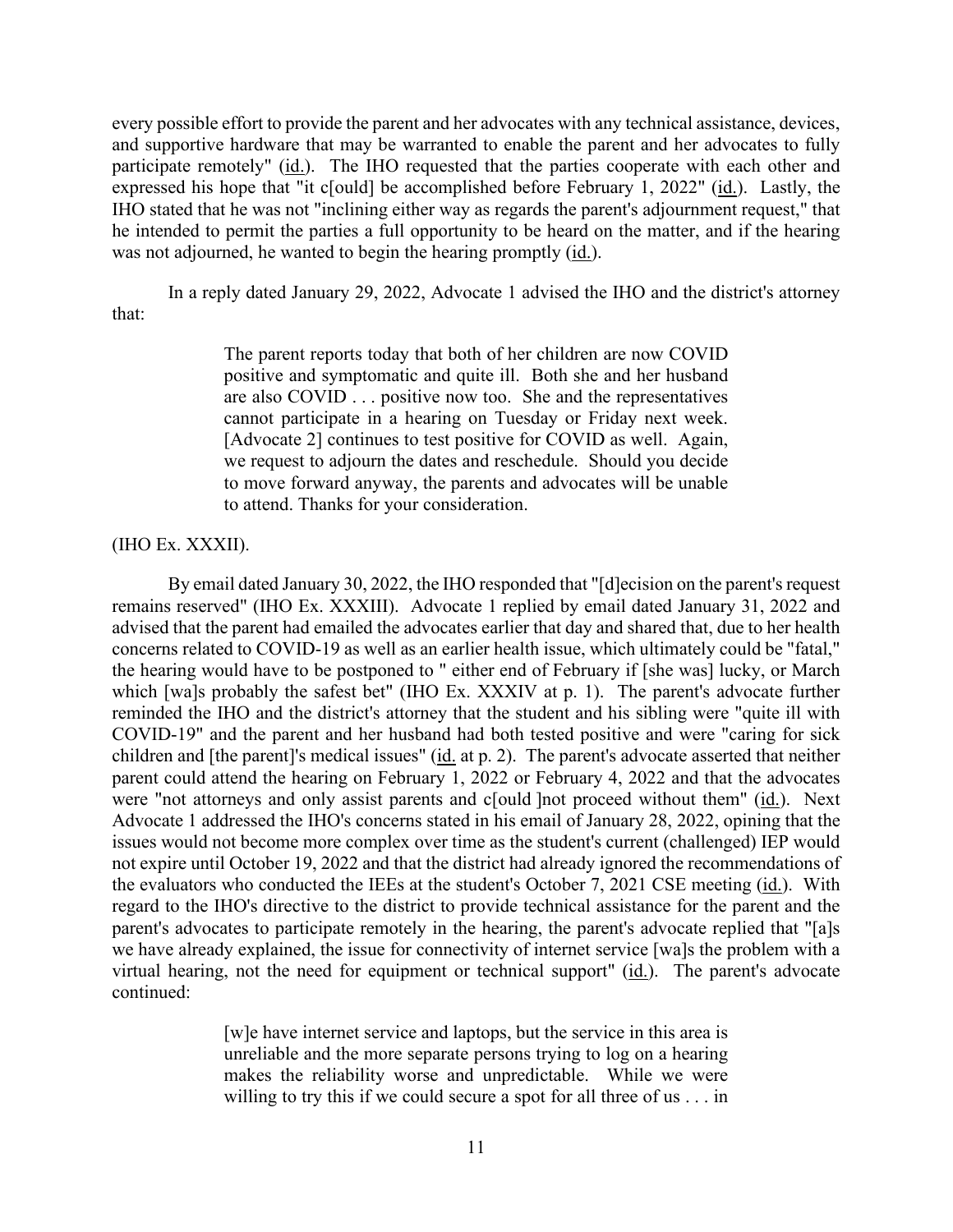even attempt that now as the . . . family is contagious and we cannot be close enough to the . . . family to assist with the hearing. …[t]he tomorrow or Friday. Again, please cancel the two dates and one location so as not to overload the internet services. We cannot parents and representatives cannot participate in the hearing reschedule so we may participate

# (id.).

The parent's advocate then stated that holding the hearing without the parent or her advocates would violate her due process rights, dismissal would cause further delay, and the parent's advocates withdrawing their assistance would cause further delay, and therefore it "[s]eem[ed] to [them] that the most prudent and expedient means to move this forward [wa]s to cancel these two dates and reschedule" (IHO Ex. XXXIV at p. 2).

By email dated January 31, 2022, the IHO replied,

 that participation in an impartial hearing before she and her family conscience rely on chance, luck, or bet.<br>(IHO Ex. XXXIV at p. 1). [w]ith the language of 'a very high chance,' 'if I'm lucky,' and 'probably the safest bet,' do you understand the parent to be saying are free from COVID infection would be potentially fatal to her? Please advise yes or no. If the answer is yes, I cannot in good

 prepared to discuss all of the recent correspondence on the record at the hearing scheduled for the following day (IHO Ex. XXXIV at p. 1). By email dated January 31, 2022, Advocate 1 replied CSE matters not related to the student (IHO Ex. XXXV). The parent's advocate concluded, "[s]o, her ability to attend the hearing, even on a virtual basis" (id.). The district's attorney also replied on January 31, 2022, stating that the district was that her understanding of the parent's email was that she was "indicating that she cannot participate in the hearing," and the advocate also noted that the parent had requested that she reschedule other 'yes' that is my understanding that she has a possible life threatening medical issue that impacts on

In an email dated January 31, 2022, the district's attorney notified the IHO and the parent's advocates that a web link had been previously provided for the impartial hearing and in an email dated February 1, 2022, the district's attorney sent a corrected web link for the hearing participants to access the impartial hearing remotely (IHO Exs. XXXVI; XXXVII at pp. 1-2).

 advocates' letterhead asking if they were having technical difficulties and further providing his telephone and cell phone numbers so that they could advise him if they were in fact having technical difficulties (id. at p. 3). The IHO also stated that he had not received any communication On February 1, 2022, the district's two attorneys, the district's director of special education, and the IHO appeared to discuss the parent's request for an adjournment as directed by the IHO (IHO Ex. XXXVIII at pp. 1-3). After the participants who were present identified themselves, the IHO stated that he had left telephone messages at the telephone number listed on the parent's from the parent's advocates via email or telephone and had "also included the parent" to see if she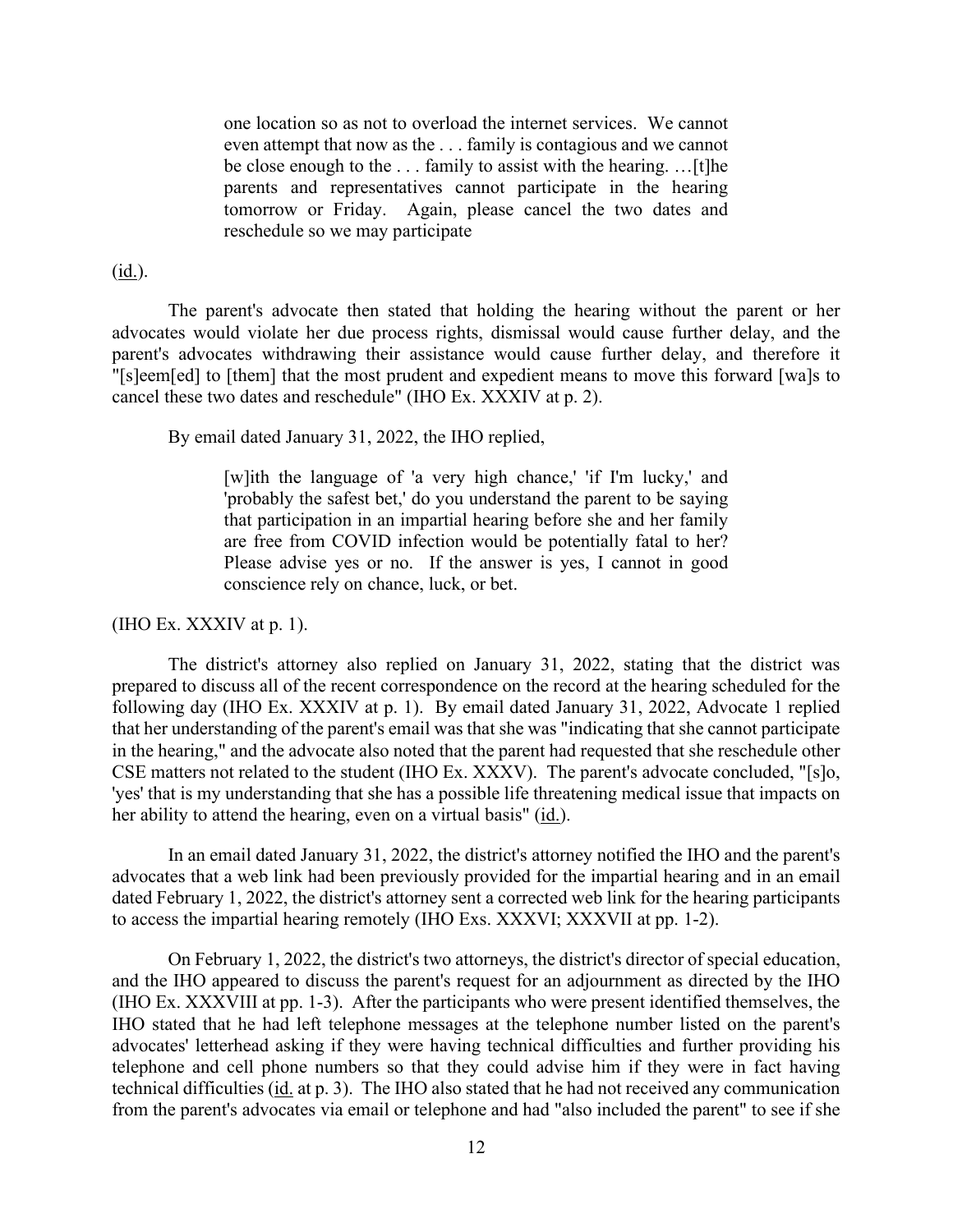was having technical difficulties connecting to the hearing (id. at pp. 3-4). The IHO then stated their request for an adjournment (id.). The IHO further noted that if the parent's advocates had over the last few days but was unable to "click on the link which was provided to join us for this ill" (IHO Exs. XXXIII; XXXVIII at pp. 30-31). The district's director of special education stated proceed (id. at pp. 33-48). After the discussion, the IHO decided that within ten days after the could not attend an impartial hearing remotely or by telephone (id. at pp. 36-39). The IHO impartial hearing" (id. at p. 37). The IHO further stated that if the parent complied, he would that he had received no communication back from the parent's advocates and could only conclude that they would not be in attendance (id. at p. 4). The district's attorney stated that in correspondence over the last few days, the parent's advocates "clearly stated that they were not going to participate today" (id.). The IHO disagreed stating that the advocates had said they would not participate in a hearing but had not stated that they would not participate in a discussion of appeared, he would have asked them why the parent was able to communicate with them via email discussion" (id. at pp. 4-5). The district's attorney noted that the district's director of special education was present and could respond to some of the claims regarding whether the student was able to attend school (id. at p. 6). The IHO provided an explanation regarding why he wanted to reserve his decision on the parent's request for an adjournment wherein he described two prior unrelated cases where a witness's illness and a parent's need to provide childcare while attending a hearing did not preclude their respective participation in remote hearings (id. at pp. 9-14). The IHO and the district's attorney discussed whether and how to move forward with the hearing (id. at pp. 14-27). The IHO stated his belief that the student was not currently attending school (id. at p. 27). The district's director of special education, although not sworn as a witness, provided additional information that, according to an email from the parent that the school received on January 31, 2022, the student would return to school on February 2, 2022, and she further stated that "it has not been reported to the school that he is COVID positive" (id. at pp. 27, 30). Next, the IHO reviewed the content of the parent's advocates' email dated January 29, 2022, wherein it was reported that the student and his sibling were "COVID positive and symptomatic and quite that the student's sibling had been attending school (IHO Ex. XXXVIII at p. 31). The district's attorney and the IHO then discussed the difficulty of assessing the accuracy of the information provided by the parent to the advocates when the advocates failed to appear to discuss the request for an adjournment (id. at pp. 31-33). The district's attorney and the IHO next discussed how to parties had received the expedited transcript from the February 1, 2022 hearing date, the parent would be required to provide an explanation from a treating physician explaining why the parent explicitly noted that the statement needed to "explain why the parent could not participate in an dismiss the due process complaint notices without prejudice and if the parent did not comply or did not provide an adequate response, he would dismiss the due process complaint notices with prejudice (id. at pp. 38-39, 41).

By email dated February 1, 2022, the IHO notified the parent's advocates and the district's attorney that the parent's adjournment request had been denied, no appearances were required for the February 4, 2022 scheduled hearing date, no future hearing dates had been scheduled, and that they should all receive a copy of the transcript via email on February 2, 2022 (IHO Ex. XXXIX).

 was "under our care for a medical condition" and was "unable to participate in a hearing until after 3/1/2022" (IHO Ex. XL). The letter also indicated that the nurse practitioner could be contacted According to a February 7, 2022 note signed by a nurse practitioner, the student's parent if further assistance was necessary (id.).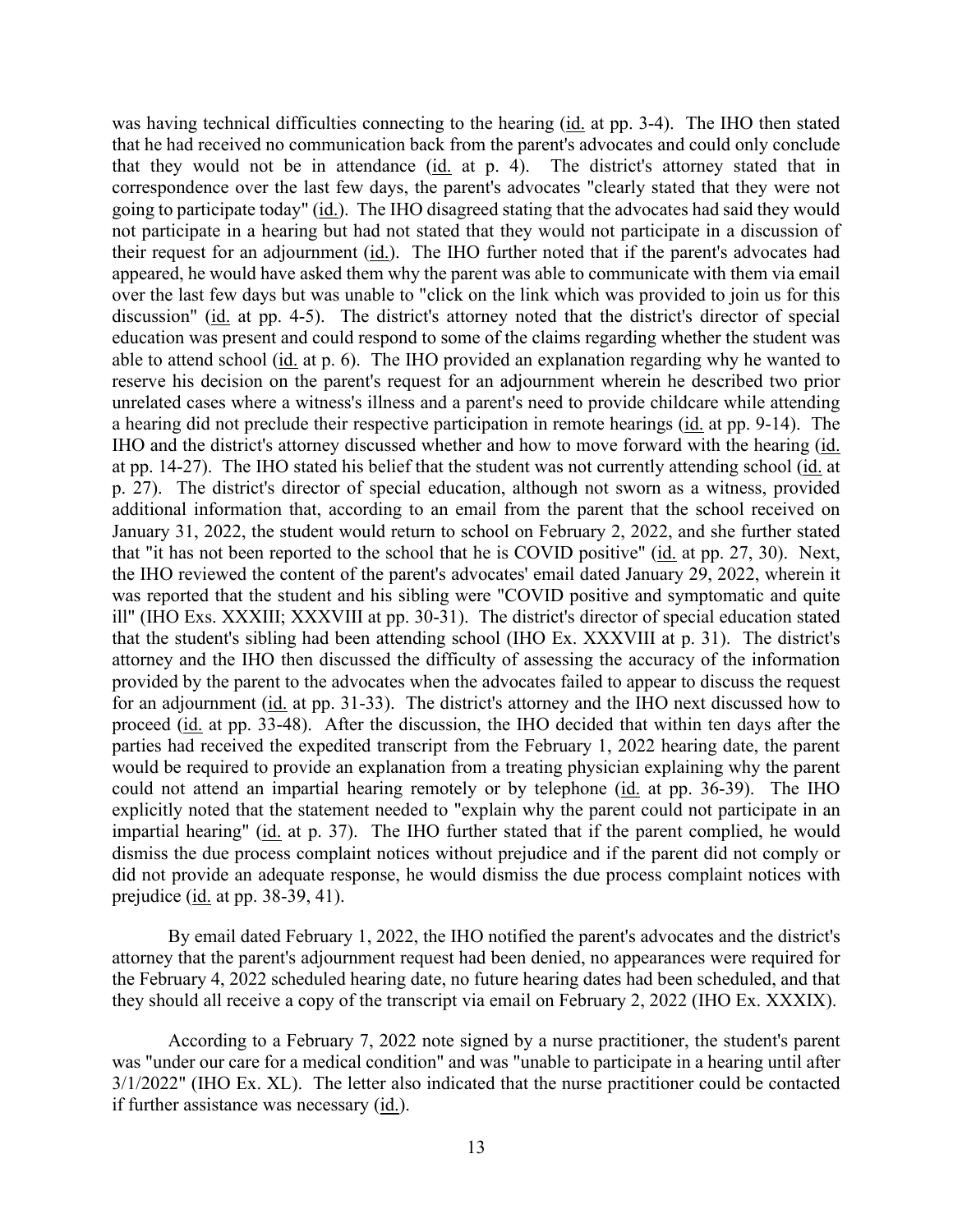#### **C. Impartial Hearing Officer Decision**

 In a decision dated February 23, 2022, the IHO recounted the sequence of events and dismissed the parent's due process complaint notices with prejudice (IHO Decision at pp. 1-22). dismissed the parent's due process complaint notices with prejudice (IHO Decision at pp. 1-22). With regard to the February 1, 2022 scheduled hearing date, the IHO noted that, although the in four prior video teleconferences with infrequent and transient connectivity issues" (id. at p. 17). day, January 31, 2022, could not herself have clicked the link, which the advocates could have provided" (id.). The IHO also stated that he received the nurse practitioner's note via email from the parent's advocates on February 12, 2022 (id. at p. 22). The IHO found that the note was "the kind of statement that [he] had said would result in a dismissal without prejudice" (id.). For parent's advocate had repeatedly raised internet connectivity issues, she "had participated remotely The IHO further stated that, since neither the advocates nor the parent attempted to participate in the February 1, 2022 proceeding, there was no way to determine whether or not possible bandwidth or connectivity problems "would have proved to be an actual one" (id. at pp. 17-18). In addition, the IHO noted that "[n]othing that the advocates had shared concerning their respective issues with regard to COVID explained why either or both advocates could not have clicked the link that the [d]istrict's attorneys had provided" (id. at p. 18). The IHO further stated that nothing the advocates had shared "concerning the parent's issues with regard to COVID explained why the parent, who had communicated with the advocates concerning those issues by email as recently as the previous precisely "the kind of statement that [he] had said would result in a dismissal with prejudice" and that the second sentence in the note indicated that the nurse practitioner was willing to provide those reasons, the IHO dismissed the consolidated due process complaint notices with prejudice (id.).

### **IV. Appeal for State-Level Review**

 The parent appeals, disagreeing with the IHO's decision to dismiss her due process ill and being quarantined. The parent further disagrees with the IHO's dissatisfaction with her grounds to grant her request for an adjournment of the February 1, 2022 scheduled hearing date. meeting." The parent disagrees with the IHO's determination that the nurse practitioner's note was Further the parent asserts that the IHO could have subpoenaed the nurse practitioner for testimony complaint notices with prejudice because she was unable to attend the February 1, 2022 hearing date as a result of having contracted COVID-19, being very ill, as well as her children being very answer to whether or not her illness was life threatening and whether it constituted sufficient The parent disagrees with the IHO's finding that she failed to appear for a discussion on February 1, 2022, as there was no scheduled prehearing conference for that date and the link that was provided by the district indicated that it was for a hearing and "not any other type of discussion or not satisfactory, and indicates that the parent had no control over what the nurse practitioner wrote. regarding the parent's ability to participate in the hearing. Lastly, the parent disagrees with the IHO's decision to adjourn the February 4, 2022 hearing date and not the February 1, 2022 hearing date arguing that it "was arbitrary and capricious and not based on any logical reason." As relief, the parent requests that the IHO's order be dismissed, and the matter be remanded to a different IHO "to complete the consolidated hearing as requested."

In an answer, the district responds to the parent's claims by first denying knowledge or information sufficient to form a belief as to whether the parent or her children were very ill. The district affirmatively asserts that, contrary to the parent's statements in the request for review, the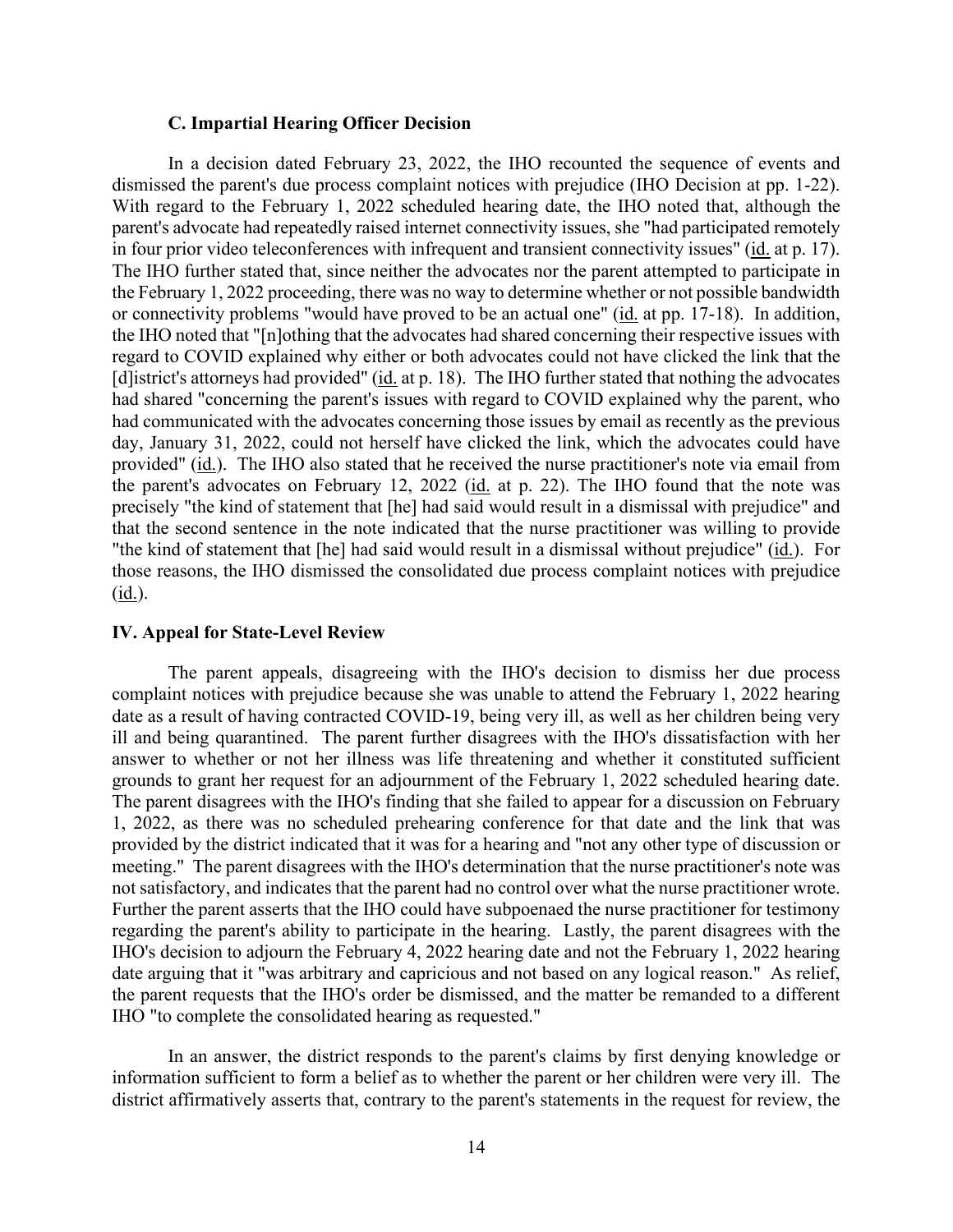hearing or relieve her of her obligation to comply with the reasonable directives of the IHO. The 2020 through June 2020 are now moot. The district requests that the parent's request for review student's siblings "returned to school after isolating at home due to COVID-19 on January 28, 2022, and were in school on February 1, 2022." The district further asserts that, according to the hearing record, the parent advised the student's school that he would be returning to school on February 2, 2022, and, if the student had been sick as alleged in the request for review, he would not have been permitted to attend school on February 2, 2022. The district next argues that by failing to attend the February 1, 2022 hearing date, the parent failed to follow the reasonable directives of the IHO and failed to prosecute her case. With regard to the parent's additional claims, the district asserts that whatever the parent's subjective beliefs about what constituted grounds to adjourn, they did not supersede the IHO's broad discretionary authority to conduct the impartial district alleges that the parent has failed to raise any basis to vacate the IHO's decision, failed to comply with the reasonable directives of the IHO, failed to provide a proper excuse for failing to appear, and further argues that the IHO acted within his discretion by dismissing the parent's due process complaint notices with prejudice. The district also contends that all of the parent's requested relief except the request for compensatory educational services for the period of March be dismissed and the IHO's order be affirmed.

#### **V. Discussion**

in part, minimal process requirements that shall be afforded to both parties (8 NYCRR 200.5[j]). attendance of witnesses, and to confront and question all witnesses (8 NYCRR 200.5[j][3][xii]). to be irrelevant, immaterial or unduly repetitious" (8 NYCRR 200.5[j][3][xii][c], [d]). State be construed to impair or limit the authority of an IHO to ask questions of counsel or witnesses for State regulations set forth the procedures for conducting an impartial hearing and address, Among other process rights, each party shall have an opportunity to present evidence, compel the attendance of witnesses, and to confront and question all witnesses (8 NYCRR 200.5[j][3][xii]).<br>Furthermore, each party "shall have up to one day to present its case" (8 NYCRR 200.5[j][3][xiii]).<br>State regulation further p determines to be irrelevant, immaterial, unreliable, or unduly repetitious" and "may limit examination of a witness by either party whose testimony the impartial hearing officer determines regulation further provides that parties to the proceeding may be accompanied and advised by legal counsel and by individuals with special knowledge or training with respect to the problems of students with disabilities, that an IHO may assist an unrepresented party by providing information relating only to the hearing process, and that nothing contained in the cited State regulation shall the purpose of clarification or completeness of the record (see 8 NYCRR 200.5[j][3][vii]).

Generally, unless specifically prohibited by regulation, IHOs are provided with broad discretion, subject to administrative and judicial review procedures, in how they conduct an impartial hearing, so long as they "accord each party a meaningful opportunity" to exercise their rights during the impartial hearing (Letter to Anonymous, 23 IDELR 1073 [OSEP 1995]; see Impartial Due Process Hearing, 71 Fed. Reg. 46,704 [Aug. 14, 2006] [indicating that IHOs should be granted discretion to conduct hearings in accordance with standard legal practice, so long as they do not interfere with a party's right to a timely due process hearing]). At the same time, the IHO is expected to ensure that the impartial hearing operates as an effective method for resolving disputes between the parents and district (id.). State and federal regulations balance the interests of having a complete hearing record with the parties having sufficient opportunity to prepare their respective cases and review evidence.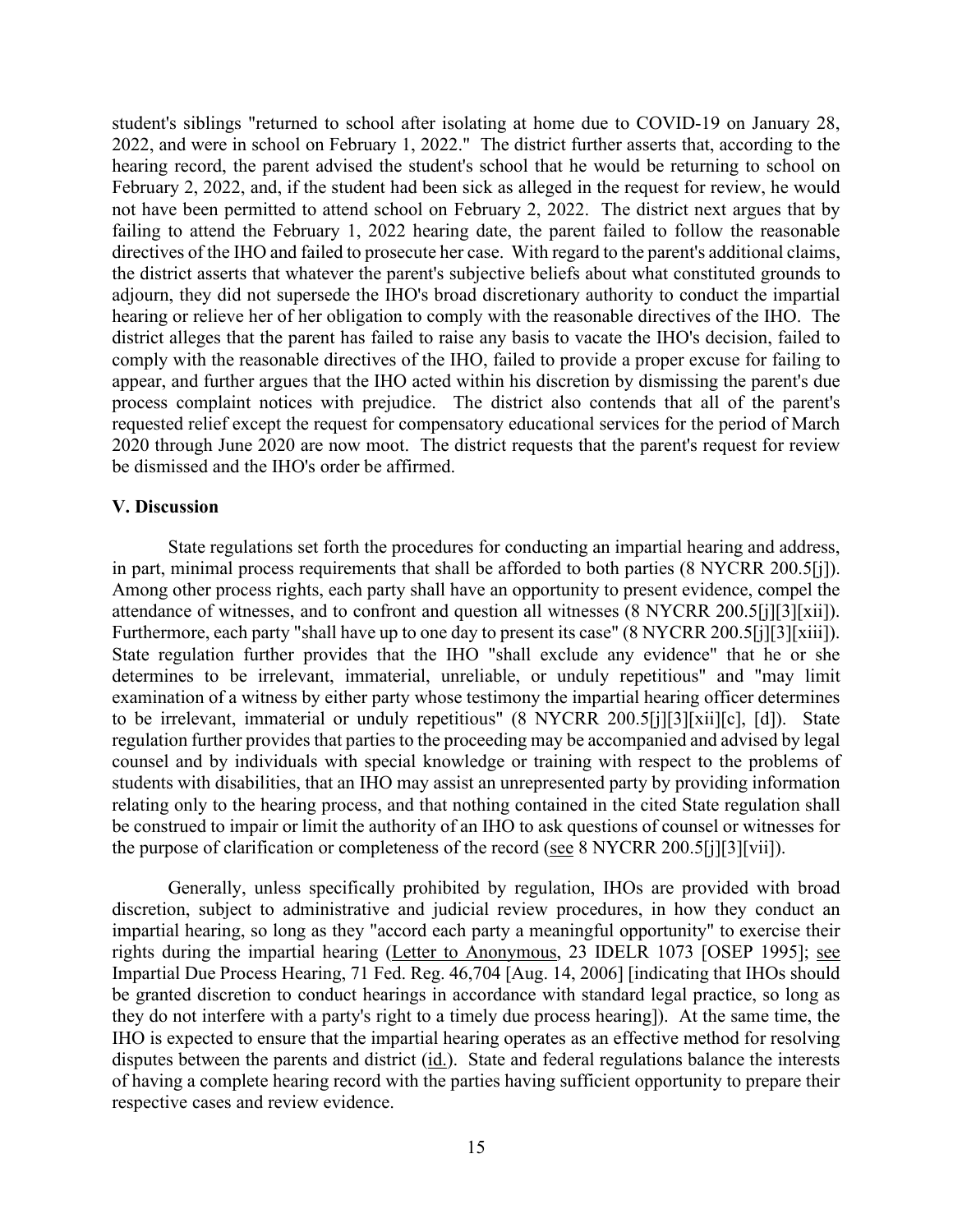that an IHO has properly dismissed a parent's due process complaint notice for his or her failure No. 18-111 [finding that it was within the IHO's discretion to schedule the impartial hearing at a Also, as a general matter, the parties to an impartial hearing are obligated to comply with the reasonable directives of the IHO regarding the conduct of the impartial hearing (see Application of a Student with a Disability, Appeal No. 14-090; Application of a Student with a Disability, Appeal No. 09-073; Application of a Child with a Disability, Appeal No. 05-026; Application of a Child with a Disability, Appeal No. 04-103; Application of a Child with a Disability, Appeal No. 04-061). Under sufficiently egregious circumstances, SROs have found to comply with an IHO's reasonable directives by not attending an impartial hearing either in person or by an attorney or advocate (see, e.g. Application of a Student with a Disability, Appeal district location when the parent did not submit a formal request for a different location and to dismiss the due process complaint notice without prejudice when the parent and her advocates did not appear]; Application of a Student with a Disability, Appeal No. 09-073 [finding that an IHO had a sufficient basis to dismiss a matter with prejudice after the district had rested its case, parent's counsel had been directed by the IHO to produce the parent for questioning by the district at a following hearing date, and neither the parent nor counsel for the parent appeared at the subsequent hearing date]).

 2; XXVII). On January 28, 2022, the parent requested that the February 1, 2022 and February 4, the requested adjournment, rather he directed that the parties appear either remotely or by In this instance, the IHO granted the parent's first request for an adjournment of the January 11, 2022 and January 13, 2022 scheduled hearing dates; as the parent had requested, the February 1, 2022 and February 4, 2022 proposed hearing dates remained scheduled (IHO Exs. XXVI at p. 2022 scheduled hearing dates be adjourned due to the student's sibling having contracted COVID-19 and further because one of the parent's advocates had also tested positive for COVID-19 (IHO Ex. XXIX at p. 2). The email exchanges that followed demonstrated that the IHO did not grant telephone to argue the merits of the parent's request for an adjournment of the hearing (IHO Exs. XXIX at pp. 1-2; XXXI; XXXIII).

 advocates could attend the hearing remotely and the IHO reserved ruling on the parent's request 1, 2022 hearing date (see IHO Exs. XXIX-XXXV). Having specifically directed the parent or her Having reviewed the facts leading up to the February 1, 2022 hearing date in detail above, I find that the IHO's requirement that the parties appear on February 1, 2022 to argue the merits of the parent's request for an adjournment to be a reasonable directive of the IHO, with which the parent's advocates and parent willfully failed to comply. In particular, the hearing record shows that there was a dispute as to the veracity of the parent's assertion that neither she nor the parent's for an adjournment until the parties had an opportunity to present their arguments on the February advocates to appear at the February 1, 2022 hearing, the IHO acted within his authority in imposing a sanction after the parent and her advocates failed to appear.

Nevertheless, a dismissal with prejudice should usually be reserved for extreme cases (see Nickerson-Reti v. Lexington Pub. Sch., 893 F. Supp. 2d 276, 293-94 [D. Mass. 2012]). In the party at risk for dismissal and whether the party engaged in a pattern of conduct or in conduct with prejudice (see, e.g., Application of a Student with a Disability, Appeal No. 20-137; upholding a dismissal with prejudice, SROs have considered whether there was adequate notice to so egregious as to warrant the maximum sanction of dismissal of the due process complaint notice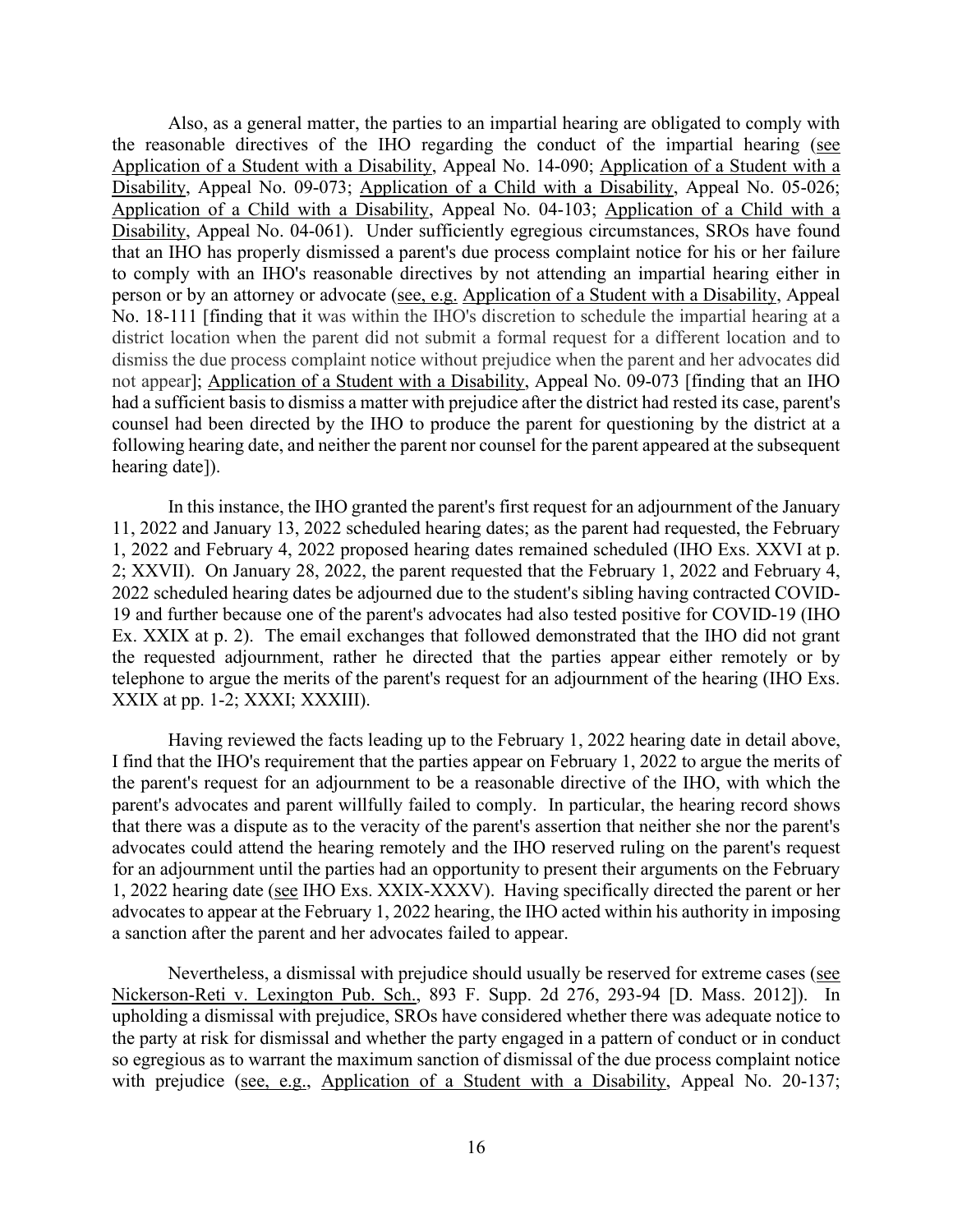Application of a Student with a Disability, Appeal No. 20-009; Application of a Student with a Disability, Appeal No. 20-008; Application of a Student with a Disability, Appeal No. 18-111).

 . . . judge has take[n] care to strik[e] the balance between alleviating court calendar congestion and protecting a party's right to due process and a fair chance to be heard . . . and [5] whether the judge has adequately assessed the efficacy of lesser sanctions" (LeSane v. Hall's Sec. Analyst, Inc., 239 F.3d 206, 209 (2d Cir. 2001); Harding v. Fed. Reserve Bank of New York, 707 F.2d 46, 50 [2d Cir. 1983]). Although the Second Circuit's factors are not directly applicable to hearings in In the judicial context, when reviewing whether a dismissal for failure to prosecute was an abuse of discretion, courts review five factors prescribed by the Second Circuit: "[1] the duration of the plaintiff's failures, [2] whether plaintiff had received notice that further delays would result in dismissal, [3] whether the defendant is likely to be prejudiced by further delay, [4] whether the this administrative setting, consideration of these principals to the matter herein is helpful in analyzing whether the IHO's dismissal with prejudice constituted an abuse of discretion. Applying the factors of notice to the party at risk of sanction and the consideration of a lesser sanction warrant further discussion.[4](#page-16-0) 

 to propose hearing dates before the expiration of the then-current compliance date (IHO Ex. XVI The hearing record reveals that prior to the February 1, 2020 scheduled hearing date, the IHO had only referenced a potential dismissal without prejudice in relation to the parties' failure at p. 1). Discussion of dismissal of the due process complaint notices occurred on the record between the district's attorney and the IHO on February 1, 2022, without notice to and without the participation of the parent (IHO Ex. XXXVIII at pp. 8, 16, 17, 34, 36-39).

 1, 2020 proceeding while on the record (IHO Ex. XXXVIII at pp. 36-39). The IHO further note from a treating physician that stated she was unable to participate in the hearing either remotely or by phone (id. at pp. 36-37, 38-39). If the parent complied, the IHO indicated he would dismiss the due process complaint notices without prejudice (id. at 38-39). If the parent failed to dismiss the due process complaint notices with prejudice (*id.* at p. 41). In an email dated February scheduled date, that no future hearing dates had been scheduled, and that they should all receive a The IHO decided to dismiss the parent's due process complaint notices during the February provided that the parent would have ten days after receiving a copy of the transcript to produce a comply or provided an inadequate explanation from a treating physician, he indicated he would 1, 2022, the IHO notified the parent's advocates and the district's attorney that the parent's adjournment request had been denied, that no appearances were required for the February 4, 2022 copy of the transcript via email on February 2, 2022 (IHO Ex. XXXIX).

The IHO's notice to the parent via email and in the February 1, 2022 transcript provided an opportunity to the parent to effect the type of dismissal that would be ordered by the IHO, it did not provide advance notice to the parent of the risk of dismissal with prejudice or provide an opportunity to prevent dismissal with prejudice by appearing at the February 1, 2022 scheduled

<span id="page-16-0"></span> $4$  Although the delay due to the parent and advocates' failure to appear for the February 1, 2022 hearing date does of the January hearing dates, courts have explained that the consideration of the duration of a delay is not relevant where the party has failed to comply with an order of the court or "otherwise demonstrated a lack of respect for not appear to have been of an extensive duration, even in combination with the delay caused by the adjournment the court" (Peart v. City of New York, 992 F.2d 458, 461 [2d Cir. 1993]).